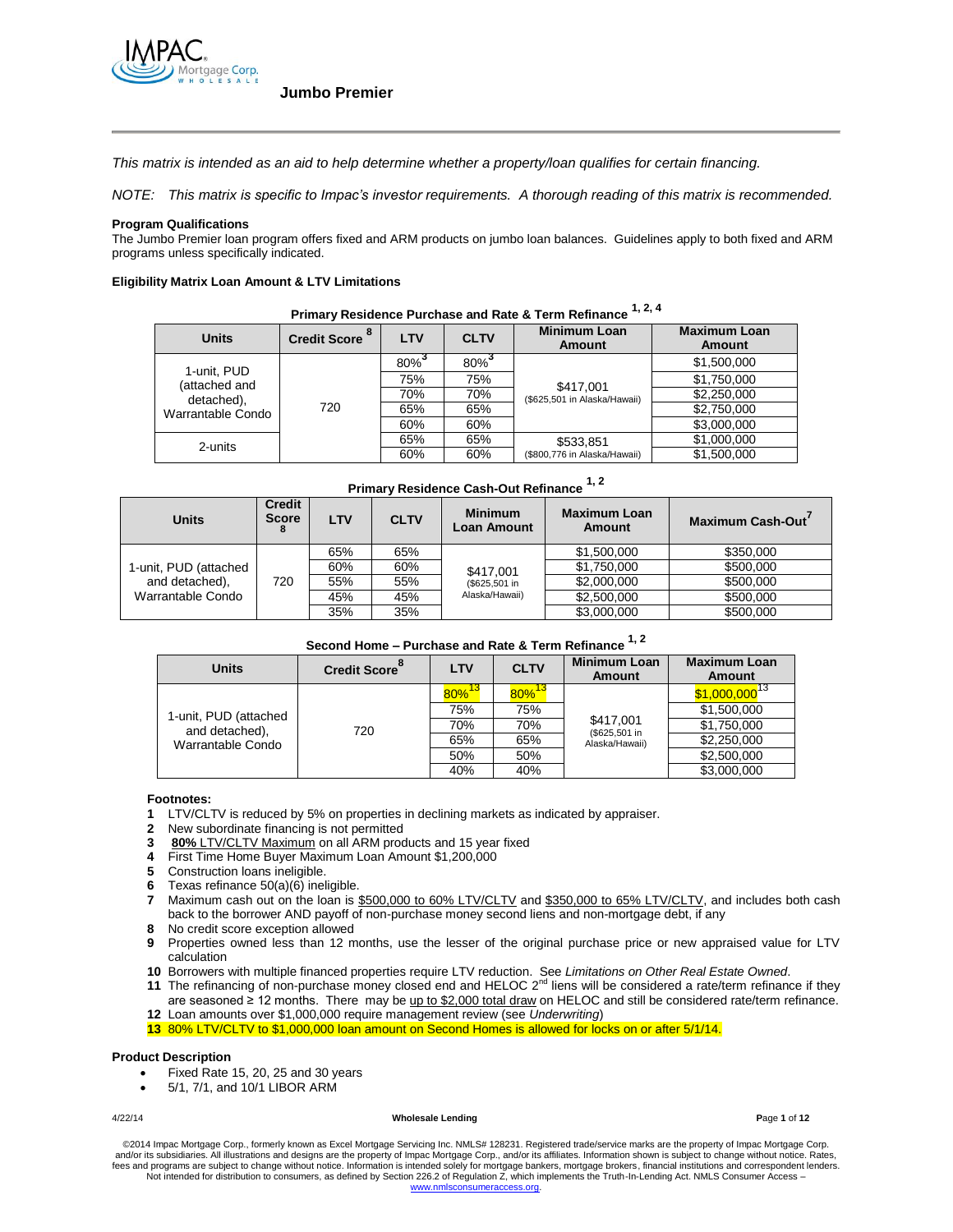

### **Product Codes**

#### **Locking**

- **Forward locks are allowed**
- **Locking is through the Impac Lock Desk ONLY**

### **Eligibility Requirements**

| <b>Appraisal</b> | <b>IMPORTANT:</b> All appraisals for this Jumbo product must be ordered through the Impac Appraisal Desk                                                                                                                                          |                                                                                               |  |  |  |
|------------------|---------------------------------------------------------------------------------------------------------------------------------------------------------------------------------------------------------------------------------------------------|-----------------------------------------------------------------------------------------------|--|--|--|
|                  | (Internal for Appraisal Desk) When ordering two appraisals 2 separate orders are required, however,<br>$\bullet$                                                                                                                                  |                                                                                               |  |  |  |
|                  | both may be ordered from the same AMC.                                                                                                                                                                                                            |                                                                                               |  |  |  |
|                  |                                                                                                                                                                                                                                                   |                                                                                               |  |  |  |
|                  | The underwriter will send all appraisals to the investor for review and approval.                                                                                                                                                                 |                                                                                               |  |  |  |
|                  | The investor may require additional collateral review and/or may reduce the value allowed for LTV                                                                                                                                                 |                                                                                               |  |  |  |
|                  | calculations in its sole discretion                                                                                                                                                                                                               |                                                                                               |  |  |  |
|                  |                                                                                                                                                                                                                                                   |                                                                                               |  |  |  |
|                  | <b>Loan Amount</b>                                                                                                                                                                                                                                | <b>Appraisal Requirement</b>                                                                  |  |  |  |
|                  | ≤ \$1,000,000                                                                                                                                                                                                                                     | One Full Appraisal                                                                            |  |  |  |
|                  | > \$1,000,000                                                                                                                                                                                                                                     | Two Full Appraisals                                                                           |  |  |  |
|                  | All properties For Sale By Owner (FSBO)                                                                                                                                                                                                           | Two Full Appraisals                                                                           |  |  |  |
|                  |                                                                                                                                                                                                                                                   |                                                                                               |  |  |  |
|                  | Appraisal requirements are as follows.                                                                                                                                                                                                            |                                                                                               |  |  |  |
|                  | Fannie Mae Form 1004                                                                                                                                                                                                                              |                                                                                               |  |  |  |
|                  | All 2-unit properties must be submitted on Fannie Mae Form 1025                                                                                                                                                                                   |                                                                                               |  |  |  |
|                  | A new appraisal is required for both purchase and refinance transactions<br>٠                                                                                                                                                                     |                                                                                               |  |  |  |
|                  | Appraisal Update / Recertification of Value is not permitted<br>$\bullet$                                                                                                                                                                         |                                                                                               |  |  |  |
|                  | No other limited appraisals are eligible.<br>٠                                                                                                                                                                                                    |                                                                                               |  |  |  |
|                  | Appraiser must address current MLS listing price and history in the report.<br>$\bullet$                                                                                                                                                          |                                                                                               |  |  |  |
|                  | Interior photos required and must include the kitchen, bathrooms, bedroom and living room/family<br>$\bullet$                                                                                                                                     |                                                                                               |  |  |  |
|                  | room.                                                                                                                                                                                                                                             |                                                                                               |  |  |  |
|                  | If transaction includes seller concessions the appraiser must include comps that had seller<br>$\bullet$<br>concessions.                                                                                                                          |                                                                                               |  |  |  |
|                  | Appraisal must analyze and report in reasonable detail the sales history for the past 36 months for<br>$\bullet$                                                                                                                                  |                                                                                               |  |  |  |
|                  | subject property and the last 12 months for any comparable sales used in the report.                                                                                                                                                              |                                                                                               |  |  |  |
|                  | The appraisal must analyze any current purchase agreement, option or listing for the subject property<br>$\bullet$<br>within the last 12 months.                                                                                                  |                                                                                               |  |  |  |
|                  | Appraisal should not include a comparable greater than six months old at time of underwriting review<br>$\bullet$                                                                                                                                 |                                                                                               |  |  |  |
|                  | by the investor.                                                                                                                                                                                                                                  |                                                                                               |  |  |  |
|                  | Properties with values significantly in excess of the predominant value of the subject's market area<br>$\bullet$<br>may be ineligible.                                                                                                           |                                                                                               |  |  |  |
|                  | Additional requirements when 2 appraisals are required.<br>$\bullet$                                                                                                                                                                              |                                                                                               |  |  |  |
|                  | $\bullet$                                                                                                                                                                                                                                         | The loan to value will be determined by the lower of the two appraised values as long as the  |  |  |  |
|                  |                                                                                                                                                                                                                                                   | lower appraisal supports the value conclusion. The final inspection and/or recertification of |  |  |  |
|                  | value must be for the appraisal with the lower value.                                                                                                                                                                                             |                                                                                               |  |  |  |
|                  | $\bullet$                                                                                                                                                                                                                                         | Underwriter must review both appraisals and address any inconsistencies between the two       |  |  |  |
|                  | appraisals and all discrepancies must be reconciled.                                                                                                                                                                                              |                                                                                               |  |  |  |
|                  | Ensure when the appraisal is ordered the requirements detailed above are met and discussed with the AMC.                                                                                                                                          |                                                                                               |  |  |  |
|                  | Appraisals identified as being located in a declining market should be given additional scrutiny to ensure value is<br>supported by the most recent sales and market data and that all of the appraiser comments are taken into<br>consideration. |                                                                                               |  |  |  |

#### 4/22/14 **Wholesale Lending P**age **2** of **12**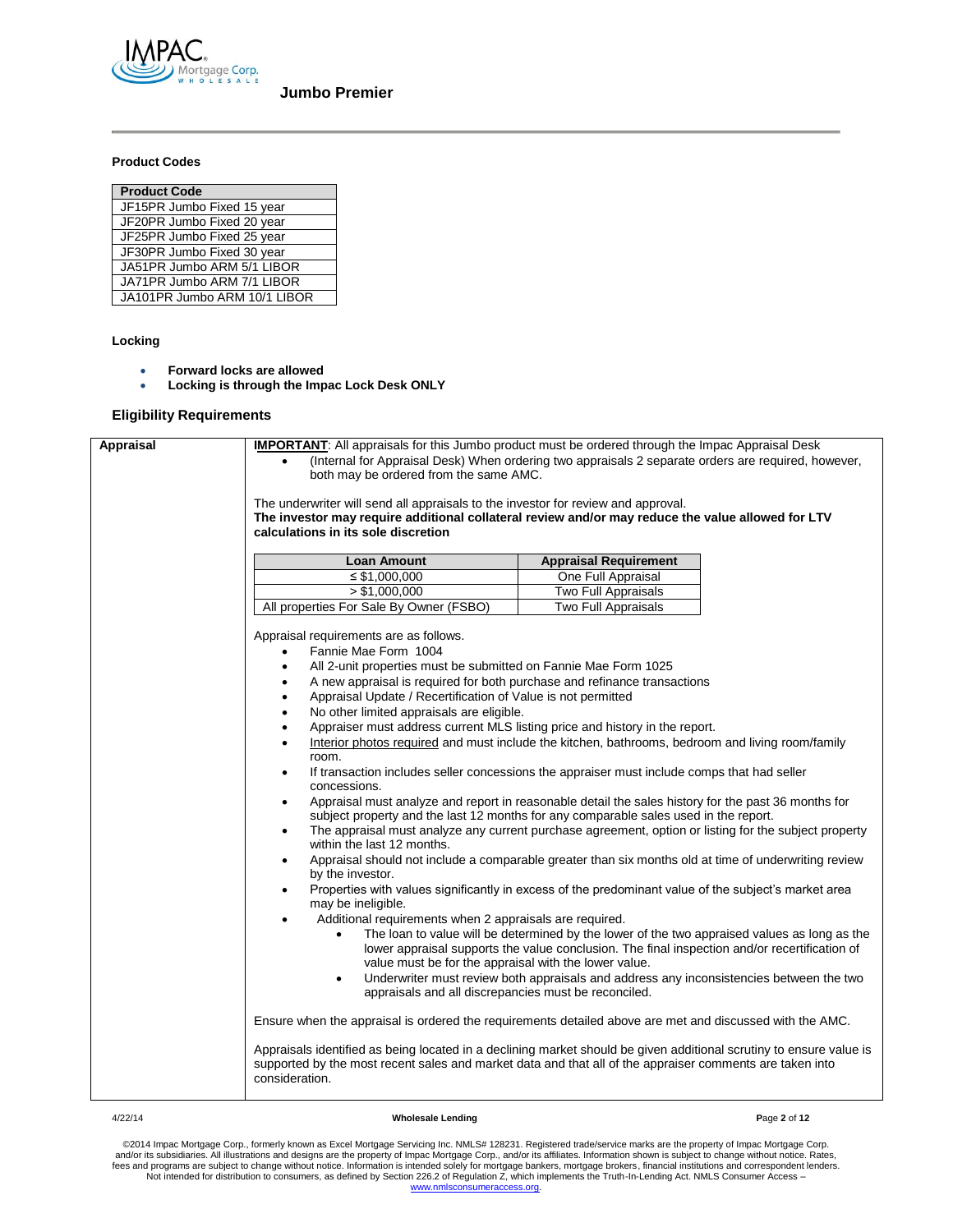

|                        |                                                                                                                                                                                                                                                                                                                                                                                                                                                                   | A minimum of 3 comparable sales; must be actual closed sales.                                                                                                                                                                 |              |  |
|------------------------|-------------------------------------------------------------------------------------------------------------------------------------------------------------------------------------------------------------------------------------------------------------------------------------------------------------------------------------------------------------------------------------------------------------------------------------------------------------------|-------------------------------------------------------------------------------------------------------------------------------------------------------------------------------------------------------------------------------|--------------|--|
|                        | All new construction (purchase or refinance) loans must have a certificate of occupancy.                                                                                                                                                                                                                                                                                                                                                                          |                                                                                                                                                                                                                               |              |  |
|                        |                                                                                                                                                                                                                                                                                                                                                                                                                                                                   | A PUD project requires at least one comparable sale from outside of the PUD project.                                                                                                                                          |              |  |
|                        | Condo projects with less than 10 units must be typical for the area and the appraisal must show similar<br>comparables (i.e., within similar size projects).                                                                                                                                                                                                                                                                                                      |                                                                                                                                                                                                                               |              |  |
|                        | Appraisals must be dated within 120 days of the Note. After the 120 day period a new appraisal will be required.<br>Re-certification of value is ineligible.                                                                                                                                                                                                                                                                                                      |                                                                                                                                                                                                                               |              |  |
|                        | Properties owned < 12 months, use the lesser of the original purchase price or new appraised value.                                                                                                                                                                                                                                                                                                                                                               |                                                                                                                                                                                                                               |              |  |
|                        |                                                                                                                                                                                                                                                                                                                                                                                                                                                                   | Properties listed for sale in the last 6 months prior to application date are ineligible for refinance transactions.<br>Properties must be de-listed for at least 6 months prior to application to be eligible for refinance. |              |  |
|                        | Transferred/Assigned appraisals are ineligible.                                                                                                                                                                                                                                                                                                                                                                                                                   |                                                                                                                                                                                                                               |              |  |
| <b>Adjustable Rate</b> |                                                                                                                                                                                                                                                                                                                                                                                                                                                                   |                                                                                                                                                                                                                               |              |  |
| <b>Details</b>         |                                                                                                                                                                                                                                                                                                                                                                                                                                                                   | 5/1 ARM                                                                                                                                                                                                                       |              |  |
|                        | <b>Interest Rate</b>                                                                                                                                                                                                                                                                                                                                                                                                                                              | Initial: 2% up/down; Subsequent: 2% up/down; Lifetime: 5% up                                                                                                                                                                  |              |  |
|                        | <b>Adjustment Caps</b>                                                                                                                                                                                                                                                                                                                                                                                                                                            | 7/1 & 10/1 ARMs<br>Initial: 5% up/down; Subsequent; 2% up/down; Lifetime: 5% up                                                                                                                                               |              |  |
|                        | <b>Margin</b>                                                                                                                                                                                                                                                                                                                                                                                                                                                     | 2.25% (subject to change)                                                                                                                                                                                                     |              |  |
|                        | Index                                                                                                                                                                                                                                                                                                                                                                                                                                                             | 1-Year LIBOR (London InterBank Offer Rate)                                                                                                                                                                                    |              |  |
|                        | <b>Interest Rate Floor</b>                                                                                                                                                                                                                                                                                                                                                                                                                                        | The interest rate floor is equal to the Margin                                                                                                                                                                                |              |  |
|                        | <b>Index Establish Date</b>                                                                                                                                                                                                                                                                                                                                                                                                                                       | 45 Days Prior to the Change Date                                                                                                                                                                                              |              |  |
|                        |                                                                                                                                                                                                                                                                                                                                                                                                                                                                   | <b>5/1 ARM</b>                                                                                                                                                                                                                |              |  |
|                        |                                                                                                                                                                                                                                                                                                                                                                                                                                                                   | The first change date is the 60 <sup>th</sup> payment due date. There is a new change date                                                                                                                                    |              |  |
|                        |                                                                                                                                                                                                                                                                                                                                                                                                                                                                   | every 12 months thereafter.                                                                                                                                                                                                   |              |  |
|                        |                                                                                                                                                                                                                                                                                                                                                                                                                                                                   | <b>7/1 ARM</b>                                                                                                                                                                                                                |              |  |
|                        | <b>Change Dates</b>                                                                                                                                                                                                                                                                                                                                                                                                                                               | The first change date is the $84th$ payment due date. There is a new change date                                                                                                                                              |              |  |
|                        |                                                                                                                                                                                                                                                                                                                                                                                                                                                                   | every 12 months thereafter.<br><b>10/1 ARM</b>                                                                                                                                                                                |              |  |
|                        |                                                                                                                                                                                                                                                                                                                                                                                                                                                                   | The first change date is the 120 <sup>th</sup> payment due date. There is a new change date                                                                                                                                   |              |  |
|                        |                                                                                                                                                                                                                                                                                                                                                                                                                                                                   | every 12 months thereafter                                                                                                                                                                                                    |              |  |
|                        | <b>Conversion Option</b>                                                                                                                                                                                                                                                                                                                                                                                                                                          | None                                                                                                                                                                                                                          |              |  |
|                        | <b>Assumption</b>                                                                                                                                                                                                                                                                                                                                                                                                                                                 | ARM products are assumable to a qualified borrower after the fixed term                                                                                                                                                       |              |  |
|                        | <b>Negative</b>                                                                                                                                                                                                                                                                                                                                                                                                                                                   | None                                                                                                                                                                                                                          |              |  |
|                        | Amortization                                                                                                                                                                                                                                                                                                                                                                                                                                                      |                                                                                                                                                                                                                               |              |  |
| <b>Assets</b>          |                                                                                                                                                                                                                                                                                                                                                                                                                                                                   | Full Asset Documentation is required for both funds to close and reserves. For most asset types, this would<br>include all pages of the most recent two months consecutive statements or the most recent quarterly statement. |              |  |
|                        | Funds must be from borrower's own resources. Business funds are ineligible for reserves, whether in a business<br>account or via transfer to the borrower's personal account. Funds must be available to the borrower prior-to and<br>after closing. Proceeds from the transaction (i.e., refinance proceeds, etc.) or sale of assets may not be used to<br>meet cash reserves requirements. Documentation may not be more than 90 days old at the time of close. |                                                                                                                                                                                                                               |              |  |
|                        | The underwriter may consider business accounts for funds to close if the borrower is 100% owner of the<br>business, and a letter from the business accountant is obtained to confirm that the withdrawal will not negatively<br>impact the business.                                                                                                                                                                                                              |                                                                                                                                                                                                                               |              |  |
|                        | All Earnest Money Deposit funds must be verified. If the EMD reflected on the 1003 is different than the EMD<br>disclosed on the Purchase Agreement, the underwriter will require verification of those funds.                                                                                                                                                                                                                                                    |                                                                                                                                                                                                                               |              |  |
|                        | In addition to the minimum PITI reserve requirements, borrowers must also disclose and verify all other liquid<br><u>assets.</u>                                                                                                                                                                                                                                                                                                                                  |                                                                                                                                                                                                                               |              |  |
|                        |                                                                                                                                                                                                                                                                                                                                                                                                                                                                   | Stocks/Bonds/Mutual Funds - 70% may be used for reserves<br>Vested Retirement Account funds - 60% may be considered for reserves                                                                                              |              |  |
|                        |                                                                                                                                                                                                                                                                                                                                                                                                                                                                   | If needed to close, verification that funds have been liquidated (if applicable) is required.                                                                                                                                 |              |  |
|                        | transaction.                                                                                                                                                                                                                                                                                                                                                                                                                                                      | Borrower must contribute a minimum of 5% toward the transaction from their own funds for purchase                                                                                                                             |              |  |
| 4/22/14                |                                                                                                                                                                                                                                                                                                                                                                                                                                                                   | <b>Wholesale Lending</b>                                                                                                                                                                                                      | Page 3 of 12 |  |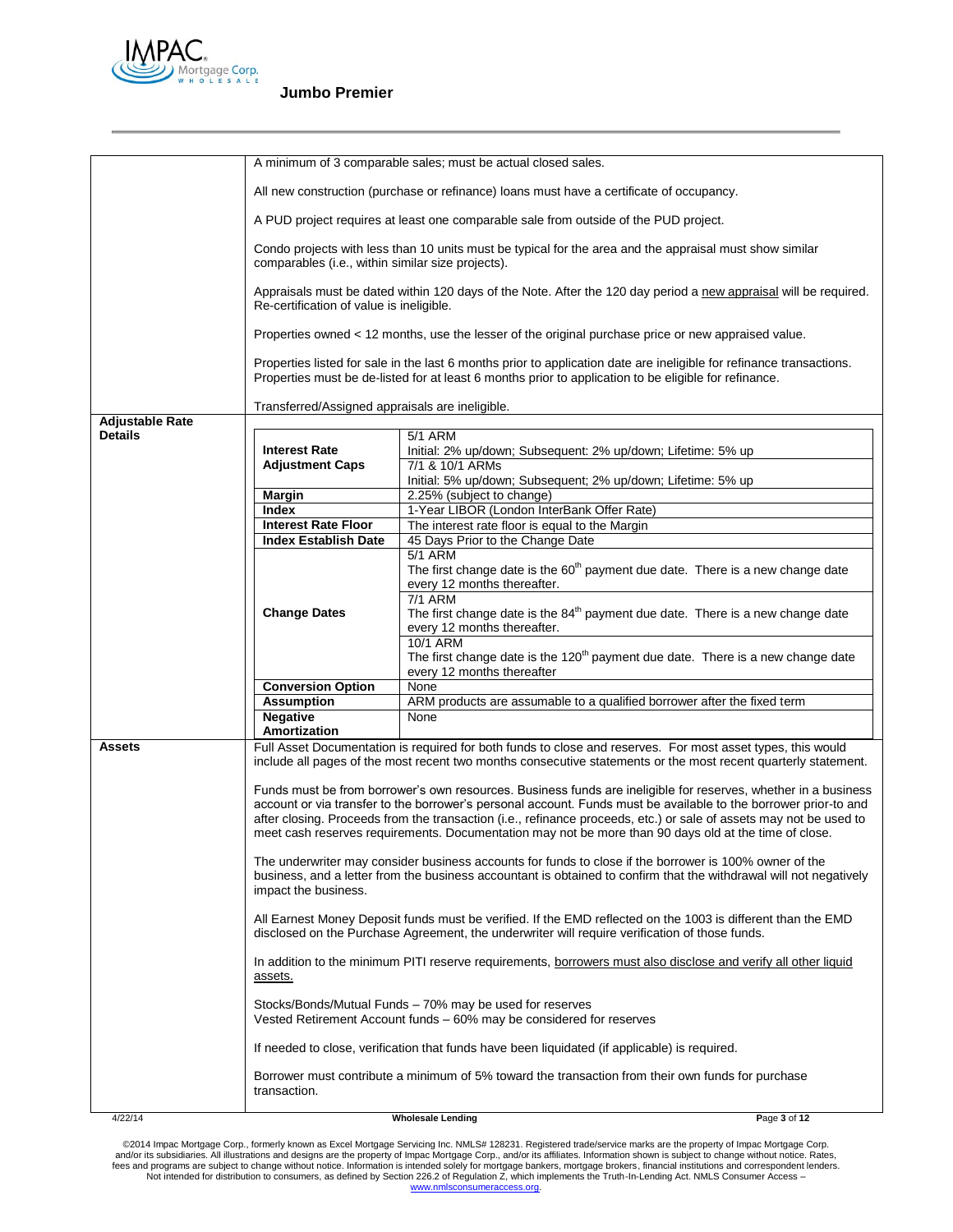

|                             | All deposits / gifts must be verified with the borrower(s)                                                                                                                                                                                                                                                                                        |                                                                              |                                                                                                                                                                                                         |  |  |  |
|-----------------------------|---------------------------------------------------------------------------------------------------------------------------------------------------------------------------------------------------------------------------------------------------------------------------------------------------------------------------------------------------|------------------------------------------------------------------------------|---------------------------------------------------------------------------------------------------------------------------------------------------------------------------------------------------------|--|--|--|
|                             | <b>Gift Funds</b>                                                                                                                                                                                                                                                                                                                                 |                                                                              |                                                                                                                                                                                                         |  |  |  |
|                             | $\bullet$                                                                                                                                                                                                                                                                                                                                         | Gifts from relatives are allowed (minimum 5% Borrower contribution required) |                                                                                                                                                                                                         |  |  |  |
|                             | Gift of equity is not allowed<br>$\bullet$                                                                                                                                                                                                                                                                                                        |                                                                              |                                                                                                                                                                                                         |  |  |  |
|                             | Donor must be immediate family member or domestic partner (domestic partner must live with<br>٠                                                                                                                                                                                                                                                   |                                                                              |                                                                                                                                                                                                         |  |  |  |
|                             | borrower).                                                                                                                                                                                                                                                                                                                                        |                                                                              |                                                                                                                                                                                                         |  |  |  |
|                             | All large deposits in donor's account within 60 days must be sourced.<br>٠                                                                                                                                                                                                                                                                        |                                                                              |                                                                                                                                                                                                         |  |  |  |
|                             | Signed gift letter<br>٠<br>Transfer of funds or evidence of receipt must be documented prior to closing.                                                                                                                                                                                                                                          |                                                                              |                                                                                                                                                                                                         |  |  |  |
|                             | $\bullet$                                                                                                                                                                                                                                                                                                                                         |                                                                              |                                                                                                                                                                                                         |  |  |  |
|                             | Acceptable after a minimum 5% down payment has been made by the borrower from their own<br>resources.                                                                                                                                                                                                                                             |                                                                              |                                                                                                                                                                                                         |  |  |  |
|                             |                                                                                                                                                                                                                                                                                                                                                   | Gift funds <b>may not</b> be used to meet reserves.                          |                                                                                                                                                                                                         |  |  |  |
|                             | Grant Funds are not allowed                                                                                                                                                                                                                                                                                                                       |                                                                              |                                                                                                                                                                                                         |  |  |  |
|                             | Pooled funds are not allowed                                                                                                                                                                                                                                                                                                                      |                                                                              |                                                                                                                                                                                                         |  |  |  |
|                             | Builder Profits are not allowed                                                                                                                                                                                                                                                                                                                   |                                                                              |                                                                                                                                                                                                         |  |  |  |
|                             | No employer assistance assets are allowed                                                                                                                                                                                                                                                                                                         |                                                                              |                                                                                                                                                                                                         |  |  |  |
|                             | Reserves are required as follows.                                                                                                                                                                                                                                                                                                                 |                                                                              |                                                                                                                                                                                                         |  |  |  |
|                             | Occupancy                                                                                                                                                                                                                                                                                                                                         | Loan Amount                                                                  | <b>Required Reserves</b>                                                                                                                                                                                |  |  |  |
|                             | <b>Primary Residence</b>                                                                                                                                                                                                                                                                                                                          | Up to \$1,000,000<br>$$1,000,001 - $1,500,000$                               | 12 months verified PITI (18 months for FTHB)<br>18 months verified PITI (24 months for FTHB)                                                                                                            |  |  |  |
|                             |                                                                                                                                                                                                                                                                                                                                                   | $$1,500,001 - $2,000,000$                                                    | 24 months verified PITI                                                                                                                                                                                 |  |  |  |
|                             |                                                                                                                                                                                                                                                                                                                                                   | $$2,000,001 - $2,500,000$                                                    | 36 months verified PITI                                                                                                                                                                                 |  |  |  |
|                             |                                                                                                                                                                                                                                                                                                                                                   | \$2,500,001 - \$3,000,000<br>Up to \$1,000,000                               | 48 months verified PITI<br>24 months verified PITI                                                                                                                                                      |  |  |  |
|                             | Second Home                                                                                                                                                                                                                                                                                                                                       | $$1,000,001 - $1,500,000$                                                    | 36 months verified PITI                                                                                                                                                                                 |  |  |  |
|                             |                                                                                                                                                                                                                                                                                                                                                   | \$1,500,001 - \$2,000,000                                                    | 48 months verified PITI                                                                                                                                                                                 |  |  |  |
|                             |                                                                                                                                                                                                                                                                                                                                                   | $$2,000,001 - $2,500,000$<br>\$2,500,001 - \$3,000,000                       | 60 months verified PITI                                                                                                                                                                                 |  |  |  |
|                             | Borrower with > 2 financed                                                                                                                                                                                                                                                                                                                        |                                                                              | 72 months verified PITI<br>24 months verified PITI, unless higher reserve                                                                                                                               |  |  |  |
|                             | properties                                                                                                                                                                                                                                                                                                                                        | All loan amounts                                                             | level required per above                                                                                                                                                                                |  |  |  |
|                             | (FTHB = First Time Home Buyer)                                                                                                                                                                                                                                                                                                                    |                                                                              |                                                                                                                                                                                                         |  |  |  |
|                             | In addition the following may apply and are required.<br>other liquid property.                                                                                                                                                                                                                                                                   |                                                                              | In addition to the minimum PITI reserve requirements, borrowers must also disclose and verify all                                                                                                       |  |  |  |
|                             |                                                                                                                                                                                                                                                                                                                                                   |                                                                              |                                                                                                                                                                                                         |  |  |  |
|                             | Interested Party Contributions<br>Contributions may be made by property seller, builder, real estate agent/broker, mortgage lender or<br>their affiliates, or any other party with an interest in the transaction. Funds may only be used for<br>closing costs and prepaid expenses, and may never be applied to any portion of the down payment. |                                                                              |                                                                                                                                                                                                         |  |  |  |
|                             | <b>CLTV</b>                                                                                                                                                                                                                                                                                                                                       | <b>IPC Allowance</b>                                                         |                                                                                                                                                                                                         |  |  |  |
|                             | 75.01% - 80%                                                                                                                                                                                                                                                                                                                                      | 3%                                                                           |                                                                                                                                                                                                         |  |  |  |
|                             | $\leq$ 75%                                                                                                                                                                                                                                                                                                                                        | 6%                                                                           |                                                                                                                                                                                                         |  |  |  |
|                             | $\bullet$                                                                                                                                                                                                                                                                                                                                         | treated accordingly (deducted from sales price when calculating LTV)         | Amounts in excess of the limits above or additional cash back to the borrower for any contributions tha<br>exceed the actual amount of closing costs are considered to be sales concessions and must be |  |  |  |
|                             | $\bullet$                                                                                                                                                                                                                                                                                                                                         |                                                                              | All seller concessions must be addressed in the sales contract documents, loan application, appraisal                                                                                                   |  |  |  |
|                             |                                                                                                                                                                                                                                                                                                                                                   |                                                                              | report, and the HUD-1. If a seller concession is present, both the appraised value and sales price must                                                                                                 |  |  |  |
|                             |                                                                                                                                                                                                                                                                                                                                                   |                                                                              | be reduced by the concession amount for purposes of calculating the LTV/CLTV.                                                                                                                           |  |  |  |
|                             | $\bullet$                                                                                                                                                                                                                                                                                                                                         |                                                                              | In cases where the appraisal does not clearly and adequately reflect the presence and effect of any<br>financing and/or sales concessions, the underwriter must make a downward adjustment to the       |  |  |  |
|                             |                                                                                                                                                                                                                                                                                                                                                   |                                                                              | appraised value of the subject property to reflect the cost of the contribution. The revised LTV is based                                                                                               |  |  |  |
|                             |                                                                                                                                                                                                                                                                                                                                                   | on the lesser of the appraised value or reduced sales price.                 |                                                                                                                                                                                                         |  |  |  |
| <b>Assumptions</b>          | Fixed Rate products are not assumable                                                                                                                                                                                                                                                                                                             |                                                                              |                                                                                                                                                                                                         |  |  |  |
|                             | ARM products are assumable to a qualified borrower after the fixed term                                                                                                                                                                                                                                                                           |                                                                              |                                                                                                                                                                                                         |  |  |  |
| <b>Borrower Eligibility</b> | Eligible                                                                                                                                                                                                                                                                                                                                          |                                                                              |                                                                                                                                                                                                         |  |  |  |
|                             | U.S. Citizens                                                                                                                                                                                                                                                                                                                                     |                                                                              |                                                                                                                                                                                                         |  |  |  |
|                             | $\bullet$<br>standards as U.S. citizens.                                                                                                                                                                                                                                                                                                          |                                                                              | Permanent Resident Aliens; provide evidence of lawful residency and must meet all the same credit                                                                                                       |  |  |  |
|                             |                                                                                                                                                                                                                                                                                                                                                   |                                                                              | A copy of the borrower's identification is required to verify review of the                                                                                                                             |  |  |  |
|                             |                                                                                                                                                                                                                                                                                                                                                   |                                                                              |                                                                                                                                                                                                         |  |  |  |
| 4/22/14                     |                                                                                                                                                                                                                                                                                                                                                   | <b>Wholesale Lending</b>                                                     | Page 4 of 12                                                                                                                                                                                            |  |  |  |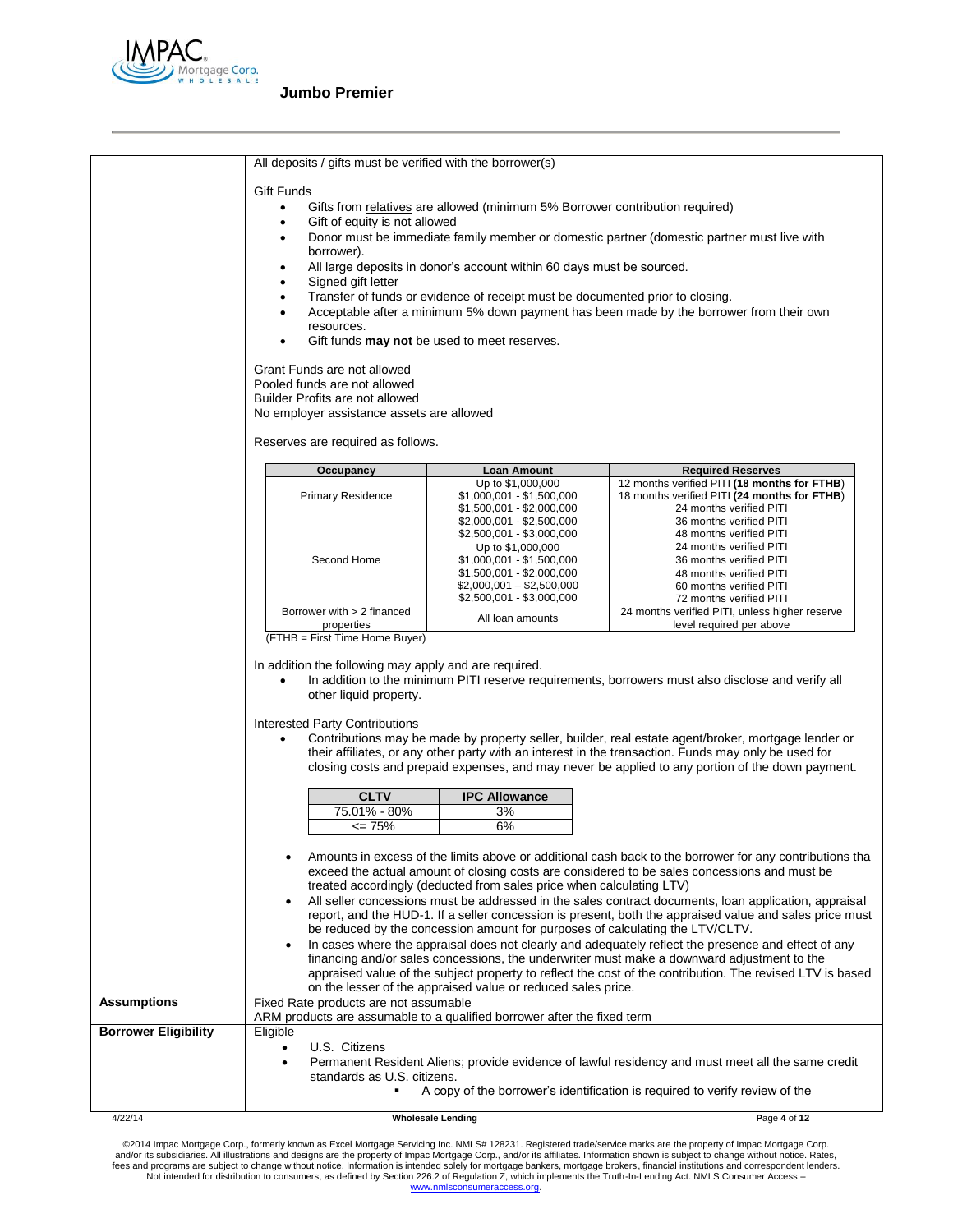

|                                     | acceptable documentation that evidences borrower is eligible to lawfully reside in<br>the U.S.<br>Valid Green card, evident of continuous for at least 12 months,<br>Borrower must be employed in U.S. for the last 12 months<br>Income must be likely to continue for a minimum of 3 years.<br>First Time Home Buyer<br>A First Time Home Buyer is an individual that has not had a mortgage or owned a home in<br>$\circ$<br>the past 3 years.<br>First Time Home Buyer is limited to maximum loan amount of \$1,200,000<br>$\circ$<br>Non-Permanent Resident Aliens (on a pre-approved basis)<br>٠<br>Inter-Vivos Revocable Trust<br>Non-Permanent Resident Aliens must meet the following requirements:<br>Must have an unexpired passport from their country of citizenship containing INS form I-94 which must<br>$\bullet$<br>be stamped Employment Authorized<br>An Employment Authorization Card along with a copy of the Petition for Non-Immigrant Worker (form<br>٠<br>$I-140$ ) in file<br>The borrower(s) must have a minimum of 5 years residency, with the likelihood of employment<br>٠<br>continuance for at least 3 years<br>Owner Occupied only, Single Family and Condo<br>$\bullet$<br>Only H1B and H2B Visas are accepted<br>$\bullet$<br>Visa must have a minimum remaining duration of 3 years<br>$\bullet$<br>Borrowers with diplomatic immunity or A1, A2, A3 Visas are ineligible<br>٠<br>70% LTV/CLTV Maximum<br>$\bullet$<br>Ineligible Borrowers included, but are not limited to:<br><b>Foreign Nationals</b><br>$\bullet$<br>Irrevocable or Blind Trusts<br>$\bullet$<br>Limited partnerships, general partnerships or corporations<br>٠<br>Note: Borrower may not "deed-out" of these ownerships in order to procure a loan. Property must be<br>removed from business ownership, in personal name, for a period of one year prior to application to<br>be eligible for this program.<br>Non-Occupant Co-Borrowers<br>$\bullet$<br>Title may not be held in a business name<br>$\bullet$<br>Non-arms-length transactions are ineligible and defined as follows when there is a relationship or<br>٠<br>business affiliation between the buyer, seller, loan agent or originator and include, but not limited to:<br>Applicants related by blood or marriage to the seller<br>$\circ$<br>Builder/developers<br>$\circ$<br>Owners, employees or family members of originating broker/lender<br>$\circ$ |              |
|-------------------------------------|----------------------------------------------------------------------------------------------------------------------------------------------------------------------------------------------------------------------------------------------------------------------------------------------------------------------------------------------------------------------------------------------------------------------------------------------------------------------------------------------------------------------------------------------------------------------------------------------------------------------------------------------------------------------------------------------------------------------------------------------------------------------------------------------------------------------------------------------------------------------------------------------------------------------------------------------------------------------------------------------------------------------------------------------------------------------------------------------------------------------------------------------------------------------------------------------------------------------------------------------------------------------------------------------------------------------------------------------------------------------------------------------------------------------------------------------------------------------------------------------------------------------------------------------------------------------------------------------------------------------------------------------------------------------------------------------------------------------------------------------------------------------------------------------------------------------------------------------------------------------------------------------------------------------------------------------------------------------------------------------------------------------------------------------------------------------------------------------------------------------------------------------------------------------------------------------------------------------------------------------------------------------------------------------------------------------------------------------------------------------------------------------------------------------------------------|--------------|
|                                     | Exception: The borrower is the employee of the origination lender and the lender<br>has an established employee loan program (locks after 5/1/14)                                                                                                                                                                                                                                                                                                                                                                                                                                                                                                                                                                                                                                                                                                                                                                                                                                                                                                                                                                                                                                                                                                                                                                                                                                                                                                                                                                                                                                                                                                                                                                                                                                                                                                                                                                                                                                                                                                                                                                                                                                                                                                                                                                                                                                                                                      |              |
|                                     | Renters buying from landlord<br>$\circ$                                                                                                                                                                                                                                                                                                                                                                                                                                                                                                                                                                                                                                                                                                                                                                                                                                                                                                                                                                                                                                                                                                                                                                                                                                                                                                                                                                                                                                                                                                                                                                                                                                                                                                                                                                                                                                                                                                                                                                                                                                                                                                                                                                                                                                                                                                                                                                                                |              |
|                                     | Trading properties with seller<br>$\circ$                                                                                                                                                                                                                                                                                                                                                                                                                                                                                                                                                                                                                                                                                                                                                                                                                                                                                                                                                                                                                                                                                                                                                                                                                                                                                                                                                                                                                                                                                                                                                                                                                                                                                                                                                                                                                                                                                                                                                                                                                                                                                                                                                                                                                                                                                                                                                                                              |              |
| Calculating<br><b>LTV/CLTV/HLTV</b> | Purchase: Lesser of the current appraised value or acquisition cost<br>Refinance:                                                                                                                                                                                                                                                                                                                                                                                                                                                                                                                                                                                                                                                                                                                                                                                                                                                                                                                                                                                                                                                                                                                                                                                                                                                                                                                                                                                                                                                                                                                                                                                                                                                                                                                                                                                                                                                                                                                                                                                                                                                                                                                                                                                                                                                                                                                                                      |              |
|                                     | If borrower has less than 12 months ownership in the property, the LTV/CLTV is calculated from the<br>٠<br>lesser of the purchase price or appraised value.                                                                                                                                                                                                                                                                                                                                                                                                                                                                                                                                                                                                                                                                                                                                                                                                                                                                                                                                                                                                                                                                                                                                                                                                                                                                                                                                                                                                                                                                                                                                                                                                                                                                                                                                                                                                                                                                                                                                                                                                                                                                                                                                                                                                                                                                            |              |
|                                     | If the borrower has owned the property for more than 12 months the LTV/CLTV is based on the<br>appraised value.<br>Construction to Perm (Refinance of a construction loan with a new Jumbo Premier loan is allowed)                                                                                                                                                                                                                                                                                                                                                                                                                                                                                                                                                                                                                                                                                                                                                                                                                                                                                                                                                                                                                                                                                                                                                                                                                                                                                                                                                                                                                                                                                                                                                                                                                                                                                                                                                                                                                                                                                                                                                                                                                                                                                                                                                                                                                    |              |
|                                     | Borrower must hold title to the lot                                                                                                                                                                                                                                                                                                                                                                                                                                                                                                                                                                                                                                                                                                                                                                                                                                                                                                                                                                                                                                                                                                                                                                                                                                                                                                                                                                                                                                                                                                                                                                                                                                                                                                                                                                                                                                                                                                                                                                                                                                                                                                                                                                                                                                                                                                                                                                                                    |              |
|                                     | Construction must be complete and liens (mortgages, mechanics' liens, material-men's liens, etc.)<br>٠                                                                                                                                                                                                                                                                                                                                                                                                                                                                                                                                                                                                                                                                                                                                                                                                                                                                                                                                                                                                                                                                                                                                                                                                                                                                                                                                                                                                                                                                                                                                                                                                                                                                                                                                                                                                                                                                                                                                                                                                                                                                                                                                                                                                                                                                                                                                 |              |
|                                     | must be satisfied.<br>Transaction representing a single disbursement to a builder/contractor must be treated as a purchase<br>$\bullet$<br>and do not fall under these guidelines.                                                                                                                                                                                                                                                                                                                                                                                                                                                                                                                                                                                                                                                                                                                                                                                                                                                                                                                                                                                                                                                                                                                                                                                                                                                                                                                                                                                                                                                                                                                                                                                                                                                                                                                                                                                                                                                                                                                                                                                                                                                                                                                                                                                                                                                     |              |
|                                     | If cash-out in excess of rate and term quidelines is received, the loan must be underwritten as a cash-<br>$\bullet$<br>out refinance with the loan to value being determined based upon when the lot was acquired.                                                                                                                                                                                                                                                                                                                                                                                                                                                                                                                                                                                                                                                                                                                                                                                                                                                                                                                                                                                                                                                                                                                                                                                                                                                                                                                                                                                                                                                                                                                                                                                                                                                                                                                                                                                                                                                                                                                                                                                                                                                                                                                                                                                                                    |              |
| <b>Co-borrowers</b>                 | Non-occupant co-borrowers are ineligible                                                                                                                                                                                                                                                                                                                                                                                                                                                                                                                                                                                                                                                                                                                                                                                                                                                                                                                                                                                                                                                                                                                                                                                                                                                                                                                                                                                                                                                                                                                                                                                                                                                                                                                                                                                                                                                                                                                                                                                                                                                                                                                                                                                                                                                                                                                                                                                               |              |
| <b>Credit</b>                       | Credit score:                                                                                                                                                                                                                                                                                                                                                                                                                                                                                                                                                                                                                                                                                                                                                                                                                                                                                                                                                                                                                                                                                                                                                                                                                                                                                                                                                                                                                                                                                                                                                                                                                                                                                                                                                                                                                                                                                                                                                                                                                                                                                                                                                                                                                                                                                                                                                                                                                          |              |
|                                     | Use the lower of 2 or middle of 3 to determine each borrower's representative score.                                                                                                                                                                                                                                                                                                                                                                                                                                                                                                                                                                                                                                                                                                                                                                                                                                                                                                                                                                                                                                                                                                                                                                                                                                                                                                                                                                                                                                                                                                                                                                                                                                                                                                                                                                                                                                                                                                                                                                                                                                                                                                                                                                                                                                                                                                                                                   |              |
|                                     | The representative score for the loan is that of the borrower with the lowest representative score<br>$\bullet$                                                                                                                                                                                                                                                                                                                                                                                                                                                                                                                                                                                                                                                                                                                                                                                                                                                                                                                                                                                                                                                                                                                                                                                                                                                                                                                                                                                                                                                                                                                                                                                                                                                                                                                                                                                                                                                                                                                                                                                                                                                                                                                                                                                                                                                                                                                        |              |
|                                     |                                                                                                                                                                                                                                                                                                                                                                                                                                                                                                                                                                                                                                                                                                                                                                                                                                                                                                                                                                                                                                                                                                                                                                                                                                                                                                                                                                                                                                                                                                                                                                                                                                                                                                                                                                                                                                                                                                                                                                                                                                                                                                                                                                                                                                                                                                                                                                                                                                        |              |
|                                     | Credit Standards - All trade lines must have activity within this time frame:                                                                                                                                                                                                                                                                                                                                                                                                                                                                                                                                                                                                                                                                                                                                                                                                                                                                                                                                                                                                                                                                                                                                                                                                                                                                                                                                                                                                                                                                                                                                                                                                                                                                                                                                                                                                                                                                                                                                                                                                                                                                                                                                                                                                                                                                                                                                                          |              |
| 4/22/14                             | <b>Wholesale Lending</b>                                                                                                                                                                                                                                                                                                                                                                                                                                                                                                                                                                                                                                                                                                                                                                                                                                                                                                                                                                                                                                                                                                                                                                                                                                                                                                                                                                                                                                                                                                                                                                                                                                                                                                                                                                                                                                                                                                                                                                                                                                                                                                                                                                                                                                                                                                                                                                                                               | Page 5 of 12 |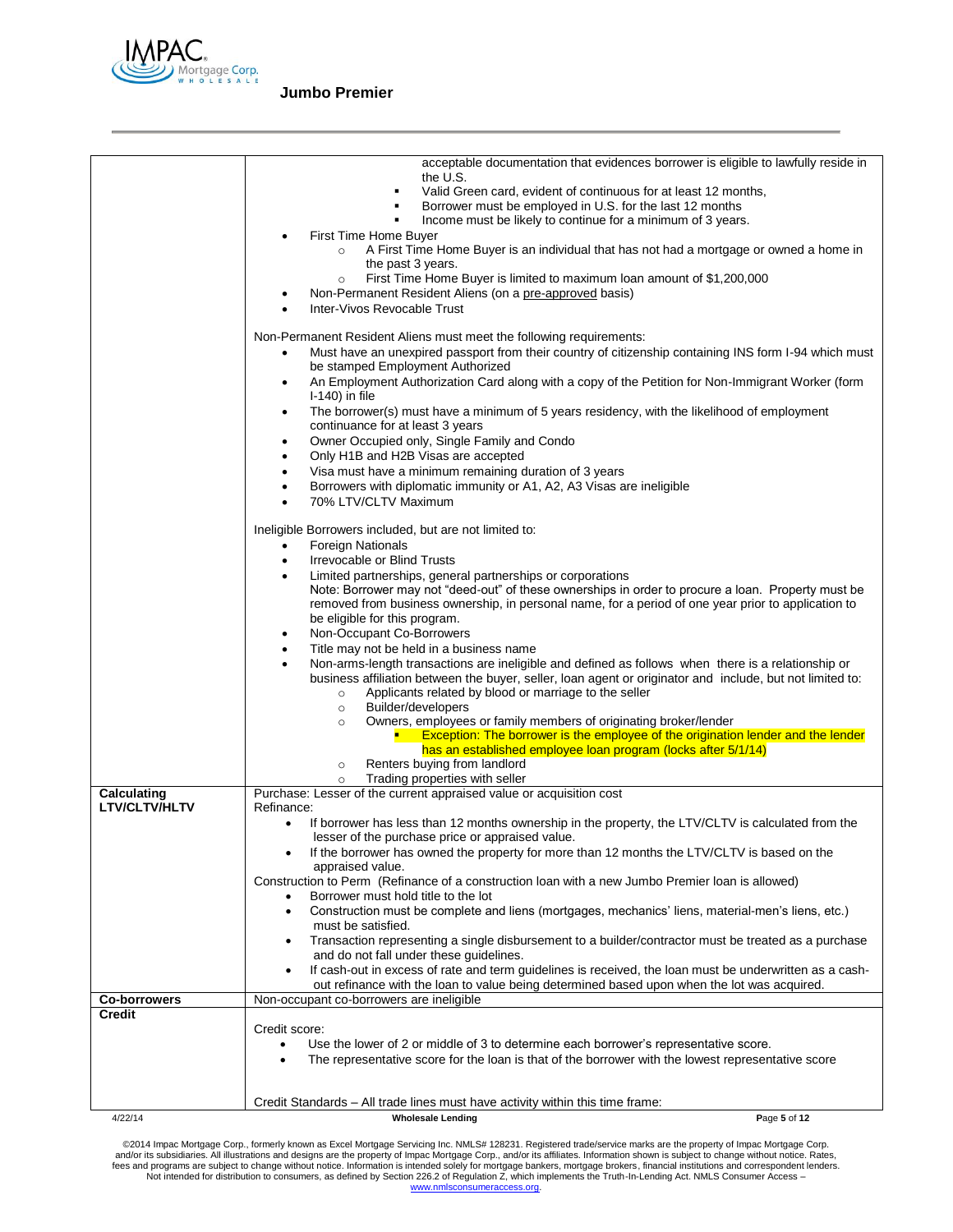

| <b>Trade lines</b>                                                                                                                     | Minimum 3 open trade lines that have a 24 month history. Two (2) of                                                                                                                                                                                                                                                                                                                                                                                                                                                                                                                                                                                                                                                                                                                                                                                                                                                                                                                                                                                                                                                                                                                                                                                                                 |
|----------------------------------------------------------------------------------------------------------------------------------------|-------------------------------------------------------------------------------------------------------------------------------------------------------------------------------------------------------------------------------------------------------------------------------------------------------------------------------------------------------------------------------------------------------------------------------------------------------------------------------------------------------------------------------------------------------------------------------------------------------------------------------------------------------------------------------------------------------------------------------------------------------------------------------------------------------------------------------------------------------------------------------------------------------------------------------------------------------------------------------------------------------------------------------------------------------------------------------------------------------------------------------------------------------------------------------------------------------------------------------------------------------------------------------------|
|                                                                                                                                        | these trade lines must have had activity within the last 6 months.                                                                                                                                                                                                                                                                                                                                                                                                                                                                                                                                                                                                                                                                                                                                                                                                                                                                                                                                                                                                                                                                                                                                                                                                                  |
|                                                                                                                                        | If a borrower cannot meet the minimum of 3 trade lines but has a<br>minimum of 1 open trade line with 12 months or more reporting, it could<br>be considered without exception if the borrower meets the following<br>criteria:                                                                                                                                                                                                                                                                                                                                                                                                                                                                                                                                                                                                                                                                                                                                                                                                                                                                                                                                                                                                                                                     |
|                                                                                                                                        | 8 or more trade lines reported with a least one being a<br>$\bullet$<br>mortgage trade line and having a minimum of 7 years of<br>established credit history. (A borrower not using income to<br>qualify and showing \$0 earned or is not employed does not<br>need to meet the minimum trade line requirements listed<br>above.)                                                                                                                                                                                                                                                                                                                                                                                                                                                                                                                                                                                                                                                                                                                                                                                                                                                                                                                                                   |
|                                                                                                                                        | <b>OR</b>                                                                                                                                                                                                                                                                                                                                                                                                                                                                                                                                                                                                                                                                                                                                                                                                                                                                                                                                                                                                                                                                                                                                                                                                                                                                           |
|                                                                                                                                        | *Effective with locks on or after 3/1/14 – *6 months<br>additional reserves and meets one of the following loan<br>parameters: $DTI < 35\%$ , LTV < 65%, or FICO > 740                                                                                                                                                                                                                                                                                                                                                                                                                                                                                                                                                                                                                                                                                                                                                                                                                                                                                                                                                                                                                                                                                                              |
| <b>Authorized User</b><br><b>Accounts</b>                                                                                              | Not allowed and ineligible as an acceptable form of credit<br>No authorized user accounts may be used to satisfy minimum trade line<br>or FICO requirements                                                                                                                                                                                                                                                                                                                                                                                                                                                                                                                                                                                                                                                                                                                                                                                                                                                                                                                                                                                                                                                                                                                         |
| Mortgage/Rent                                                                                                                          | All mortgages and owned properties, and Rental History, 0x30 in past 24<br>months, no exceptions<br>Rental History must be evidenced by Institutional VOR or 24 months                                                                                                                                                                                                                                                                                                                                                                                                                                                                                                                                                                                                                                                                                                                                                                                                                                                                                                                                                                                                                                                                                                              |
| <b>Installment Debt</b>                                                                                                                | proof of payment (e.g. cancelled checks)<br>At least one installment trade line is required within the past 36 months.<br>A closed end mortgage is considered an acceptable installment trade<br>line. A HELOC (home equity line of credit) is not considered an<br>installment trade line.                                                                                                                                                                                                                                                                                                                                                                                                                                                                                                                                                                                                                                                                                                                                                                                                                                                                                                                                                                                         |
| <b>Revolving Debt</b>                                                                                                                  | See below for specifics                                                                                                                                                                                                                                                                                                                                                                                                                                                                                                                                                                                                                                                                                                                                                                                                                                                                                                                                                                                                                                                                                                                                                                                                                                                             |
| <b>Bankruptcy</b>                                                                                                                      | Ineligible                                                                                                                                                                                                                                                                                                                                                                                                                                                                                                                                                                                                                                                                                                                                                                                                                                                                                                                                                                                                                                                                                                                                                                                                                                                                          |
| <b>Foreclosure</b>                                                                                                                     | Ineligible                                                                                                                                                                                                                                                                                                                                                                                                                                                                                                                                                                                                                                                                                                                                                                                                                                                                                                                                                                                                                                                                                                                                                                                                                                                                          |
| Credit requirements are as follows.<br>$\bullet$<br>to obtain results.<br>٠<br>٠<br>$\bullet$<br>$\bullet$<br>aays.<br>Credit history: | Fully signed Social Security Number Verification form with results obtained, prior to close. Underwriter<br>Credit report must be a 3-file merged credit report. Every submitted credit bureau report must include<br>the full name, address and social security number of each borrower. If any of this information is<br>inconsistent with that on any document in the file, a new report and/or explanation will be required.<br>Credit reports may not be more than 90 days old at time of close.<br>The underwriter must verify that each account the credit report with a balance has been checked<br>within 90 days of the date of the credit report.<br>Current mortgage payment history within 30 days will be required if not reflected on the credit report.<br>Underwriter will require borrower to provide a written explanation for any credit inquiries in the last 90<br>Acceptable trade line is one from a traditional credit source. Alternative credit trades or such items as<br>collections, charge-offs, "authorized user" accounts, deferred loans with no payment history, or<br>transferred accounts are all considered ineligible trade lines.<br>Any revolving trade line without a minimum payment amount listed on the credit report will use \$10 or |
| $\bullet$                                                                                                                              | 5% of the outstanding balance, whichever is greater. All deferred student loans must be considered in<br>the DTI ratio using the future payment information from the creditor or, if not available, 2% of the<br>outstanding balance of the loan per month.<br>If the borrower's ratios are at the maximum permitted the underwriter should obtain actual<br>minimum payments from the borrower's account statements to qualify.                                                                                                                                                                                                                                                                                                                                                                                                                                                                                                                                                                                                                                                                                                                                                                                                                                                    |
|                                                                                                                                        | Credit guidelines listed below are required, in addition to the minimum credit score on all loans.<br>A written explanation for all inquiries within 90 days is required<br>All past due accounts must be brought current prior to closing<br>Mortgage late payment within the past 24 months are not allowed                                                                                                                                                                                                                                                                                                                                                                                                                                                                                                                                                                                                                                                                                                                                                                                                                                                                                                                                                                       |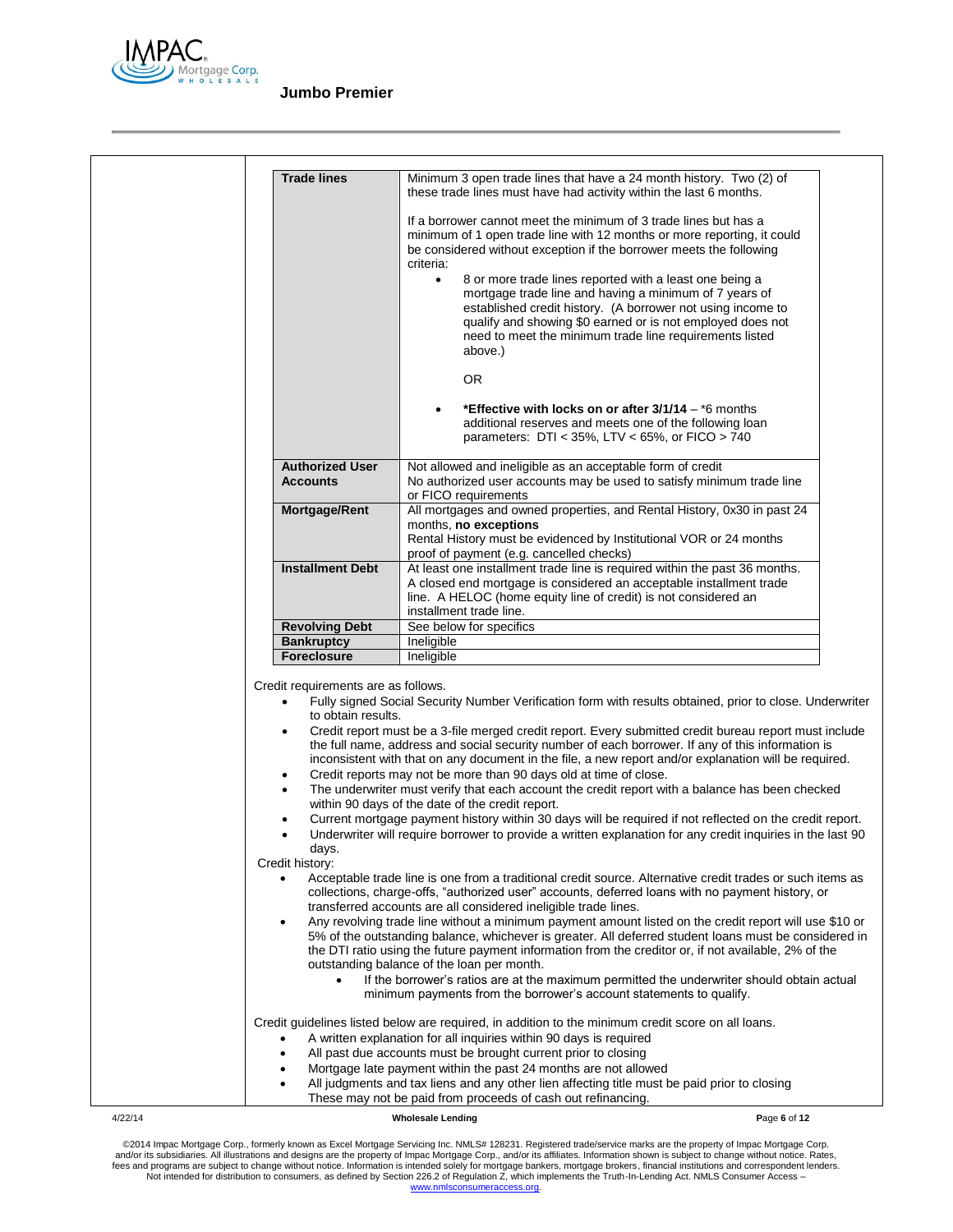

|                      | Non-title collections or charge-offs exceeding \$1,000 (individually or in aggregate), must be paid.<br>$\bullet$<br>Borrowers with a history of collection accounts are required to pay off derogatory accounts<br>٠<br>Written explanation is required from the borrower on late payment and derogatory credit.<br>Borrowers may not pay off revolving debt within 90 days of the credit report in order to qualify for the<br>$\bullet$<br>loan<br>All deposits / gifts must be verified with the borrower(s)<br>٠<br>Payment Shock may not exceed 250%<br>٠<br>Borrowers with a foreclosure, deed-in-lieu, or short sale in their credit history are ineligible.<br>Borrowers with a bankruptcy (any type) in their credit history are ineligible.<br>Borrowers who have had a loan modification are ineligible<br>Exception: Loan modifications that are lender initiated and documented proof that it was not a<br>distressed situation is provided<br>NOTE: Derogatory events listed above (e.g., foreclosure, deed-in-lieu, short sale, loan modification)<br>٠<br>will cause a borrower to be ineligible even if borrower is "title only" and not on the respective mortgage.<br>Cash out may not be used to pay down debt to qualify for the loan |
|----------------------|-------------------------------------------------------------------------------------------------------------------------------------------------------------------------------------------------------------------------------------------------------------------------------------------------------------------------------------------------------------------------------------------------------------------------------------------------------------------------------------------------------------------------------------------------------------------------------------------------------------------------------------------------------------------------------------------------------------------------------------------------------------------------------------------------------------------------------------------------------------------------------------------------------------------------------------------------------------------------------------------------------------------------------------------------------------------------------------------------------------------------------------------------------------------------------------------------------------------------------------------------------------|
| <b>Documentation</b> | Standard Fannie Mae full income and asset documentation is required                                                                                                                                                                                                                                                                                                                                                                                                                                                                                                                                                                                                                                                                                                                                                                                                                                                                                                                                                                                                                                                                                                                                                                                         |
|                      | Assets, employment and income are stated and verified (2 years W2's and current paystub, etc.)<br>٠                                                                                                                                                                                                                                                                                                                                                                                                                                                                                                                                                                                                                                                                                                                                                                                                                                                                                                                                                                                                                                                                                                                                                         |
|                      | Paystub must be computer generated. Handwritten paystubs require a borrower to provide tax returns<br>$\bullet$<br>and all schedules.                                                                                                                                                                                                                                                                                                                                                                                                                                                                                                                                                                                                                                                                                                                                                                                                                                                                                                                                                                                                                                                                                                                       |
|                      | 4506-T is required for all loans. The 4506-T must be signed prior to closing and acceptable results<br>٠                                                                                                                                                                                                                                                                                                                                                                                                                                                                                                                                                                                                                                                                                                                                                                                                                                                                                                                                                                                                                                                                                                                                                    |
|                      | must be returned from the IRS prior to receiving a clear to close.                                                                                                                                                                                                                                                                                                                                                                                                                                                                                                                                                                                                                                                                                                                                                                                                                                                                                                                                                                                                                                                                                                                                                                                          |
|                      | When taxes have been filed and the tax transcripts are not available from the IRS, the IRS<br>$\bullet$                                                                                                                                                                                                                                                                                                                                                                                                                                                                                                                                                                                                                                                                                                                                                                                                                                                                                                                                                                                                                                                                                                                                                     |
|                      | response to the request must reflect "No Record Found". In this instance, an additional prior                                                                                                                                                                                                                                                                                                                                                                                                                                                                                                                                                                                                                                                                                                                                                                                                                                                                                                                                                                                                                                                                                                                                                               |
|                      | year's tax transcript should be obtained. Large increases in income that cannot be validated<br>through the tax transcript may only be considered for qualifying on a case-by-case basis.                                                                                                                                                                                                                                                                                                                                                                                                                                                                                                                                                                                                                                                                                                                                                                                                                                                                                                                                                                                                                                                                   |
|                      | When taxes for the prior year have not been filed (between 1/1 and 4/15) the following are<br>$\bullet$                                                                                                                                                                                                                                                                                                                                                                                                                                                                                                                                                                                                                                                                                                                                                                                                                                                                                                                                                                                                                                                                                                                                                     |
|                      | required.                                                                                                                                                                                                                                                                                                                                                                                                                                                                                                                                                                                                                                                                                                                                                                                                                                                                                                                                                                                                                                                                                                                                                                                                                                                   |
|                      | IRS form 1099 and W-2 forms from the previous year<br>$\bullet$                                                                                                                                                                                                                                                                                                                                                                                                                                                                                                                                                                                                                                                                                                                                                                                                                                                                                                                                                                                                                                                                                                                                                                                             |
|                      | Loans closing in January prior to receipt of W-2's may use the prior year year-end<br>$\bullet$<br>paystub. For borrowers using 1099's, evidence of receipt of 1099 income must be                                                                                                                                                                                                                                                                                                                                                                                                                                                                                                                                                                                                                                                                                                                                                                                                                                                                                                                                                                                                                                                                          |
|                      | provided.                                                                                                                                                                                                                                                                                                                                                                                                                                                                                                                                                                                                                                                                                                                                                                                                                                                                                                                                                                                                                                                                                                                                                                                                                                                   |
|                      | Between the tax filing date and the extension expiration date, typically 10/15, the following                                                                                                                                                                                                                                                                                                                                                                                                                                                                                                                                                                                                                                                                                                                                                                                                                                                                                                                                                                                                                                                                                                                                                               |
|                      | are required as applicable.                                                                                                                                                                                                                                                                                                                                                                                                                                                                                                                                                                                                                                                                                                                                                                                                                                                                                                                                                                                                                                                                                                                                                                                                                                 |
|                      | Copy of the filed extension<br>$\bullet$<br>W-2 forms for corporations<br>٠                                                                                                                                                                                                                                                                                                                                                                                                                                                                                                                                                                                                                                                                                                                                                                                                                                                                                                                                                                                                                                                                                                                                                                                 |
|                      | Form 1099 for commission income<br>٠                                                                                                                                                                                                                                                                                                                                                                                                                                                                                                                                                                                                                                                                                                                                                                                                                                                                                                                                                                                                                                                                                                                                                                                                                        |
|                      | Current year profit & loss (signed by the borrower)                                                                                                                                                                                                                                                                                                                                                                                                                                                                                                                                                                                                                                                                                                                                                                                                                                                                                                                                                                                                                                                                                                                                                                                                         |
|                      | Balance sheet for prior calendar year if business is a sole proprietorship                                                                                                                                                                                                                                                                                                                                                                                                                                                                                                                                                                                                                                                                                                                                                                                                                                                                                                                                                                                                                                                                                                                                                                                  |
|                      | After the extension expiration date, loan is ineligible without prior year tax returns.                                                                                                                                                                                                                                                                                                                                                                                                                                                                                                                                                                                                                                                                                                                                                                                                                                                                                                                                                                                                                                                                                                                                                                     |
|                      | Verbal VOE to be performed by the underwriter prior to closing using investor's VVOE form or if self-employed,<br>an independent written confirmation of self-employment is required (i.e., copy of business license reflecting<br>ownership of company, corporate minutes, etc.)                                                                                                                                                                                                                                                                                                                                                                                                                                                                                                                                                                                                                                                                                                                                                                                                                                                                                                                                                                           |
|                      | Self-employed, commissioned, or borrowers using overtime or bonus income <b>must</b> have a 2 year history.<br>VVOE must be completed within 10 business day of closing.                                                                                                                                                                                                                                                                                                                                                                                                                                                                                                                                                                                                                                                                                                                                                                                                                                                                                                                                                                                                                                                                                    |
|                      | All loans must include VVOE when requesting funding                                                                                                                                                                                                                                                                                                                                                                                                                                                                                                                                                                                                                                                                                                                                                                                                                                                                                                                                                                                                                                                                                                                                                                                                         |
|                      | Foreign income may be used only if its stability and continuance can be verified, paid in U.S. dollars,<br>and is supported by U.S. Federal tax returns.                                                                                                                                                                                                                                                                                                                                                                                                                                                                                                                                                                                                                                                                                                                                                                                                                                                                                                                                                                                                                                                                                                    |
|                      | Trailing co-borrower income is ineligible.<br>٠                                                                                                                                                                                                                                                                                                                                                                                                                                                                                                                                                                                                                                                                                                                                                                                                                                                                                                                                                                                                                                                                                                                                                                                                             |
|                      | Rental income may be used to qualify, provided it is listed on Schedule E of tax returns.                                                                                                                                                                                                                                                                                                                                                                                                                                                                                                                                                                                                                                                                                                                                                                                                                                                                                                                                                                                                                                                                                                                                                                   |
|                      | Survey requirements                                                                                                                                                                                                                                                                                                                                                                                                                                                                                                                                                                                                                                                                                                                                                                                                                                                                                                                                                                                                                                                                                                                                                                                                                                         |
|                      | If title work/purchase agreement requires a survey, a copy must be provided.<br>٠                                                                                                                                                                                                                                                                                                                                                                                                                                                                                                                                                                                                                                                                                                                                                                                                                                                                                                                                                                                                                                                                                                                                                                           |
|                      | Survey exceptions on title render a loan ineligible. Any encroachment or restriction violations<br>٠                                                                                                                                                                                                                                                                                                                                                                                                                                                                                                                                                                                                                                                                                                                                                                                                                                                                                                                                                                                                                                                                                                                                                        |
|                      | mentioned in the title policy must have insuring language.                                                                                                                                                                                                                                                                                                                                                                                                                                                                                                                                                                                                                                                                                                                                                                                                                                                                                                                                                                                                                                                                                                                                                                                                  |
|                      | If any survey includes an exception or encroachment the final title policy must include an ALTA 9<br>endorsement.                                                                                                                                                                                                                                                                                                                                                                                                                                                                                                                                                                                                                                                                                                                                                                                                                                                                                                                                                                                                                                                                                                                                           |
|                      | Lender/Seller credits                                                                                                                                                                                                                                                                                                                                                                                                                                                                                                                                                                                                                                                                                                                                                                                                                                                                                                                                                                                                                                                                                                                                                                                                                                       |
|                      | Restitution is ineligible                                                                                                                                                                                                                                                                                                                                                                                                                                                                                                                                                                                                                                                                                                                                                                                                                                                                                                                                                                                                                                                                                                                                                                                                                                   |
|                      | Lender/seller credits must be itemized when requesting funds<br>٠                                                                                                                                                                                                                                                                                                                                                                                                                                                                                                                                                                                                                                                                                                                                                                                                                                                                                                                                                                                                                                                                                                                                                                                           |
|                      |                                                                                                                                                                                                                                                                                                                                                                                                                                                                                                                                                                                                                                                                                                                                                                                                                                                                                                                                                                                                                                                                                                                                                                                                                                                             |

4/22/14 **Wholesale Lending P**age **7** of **12**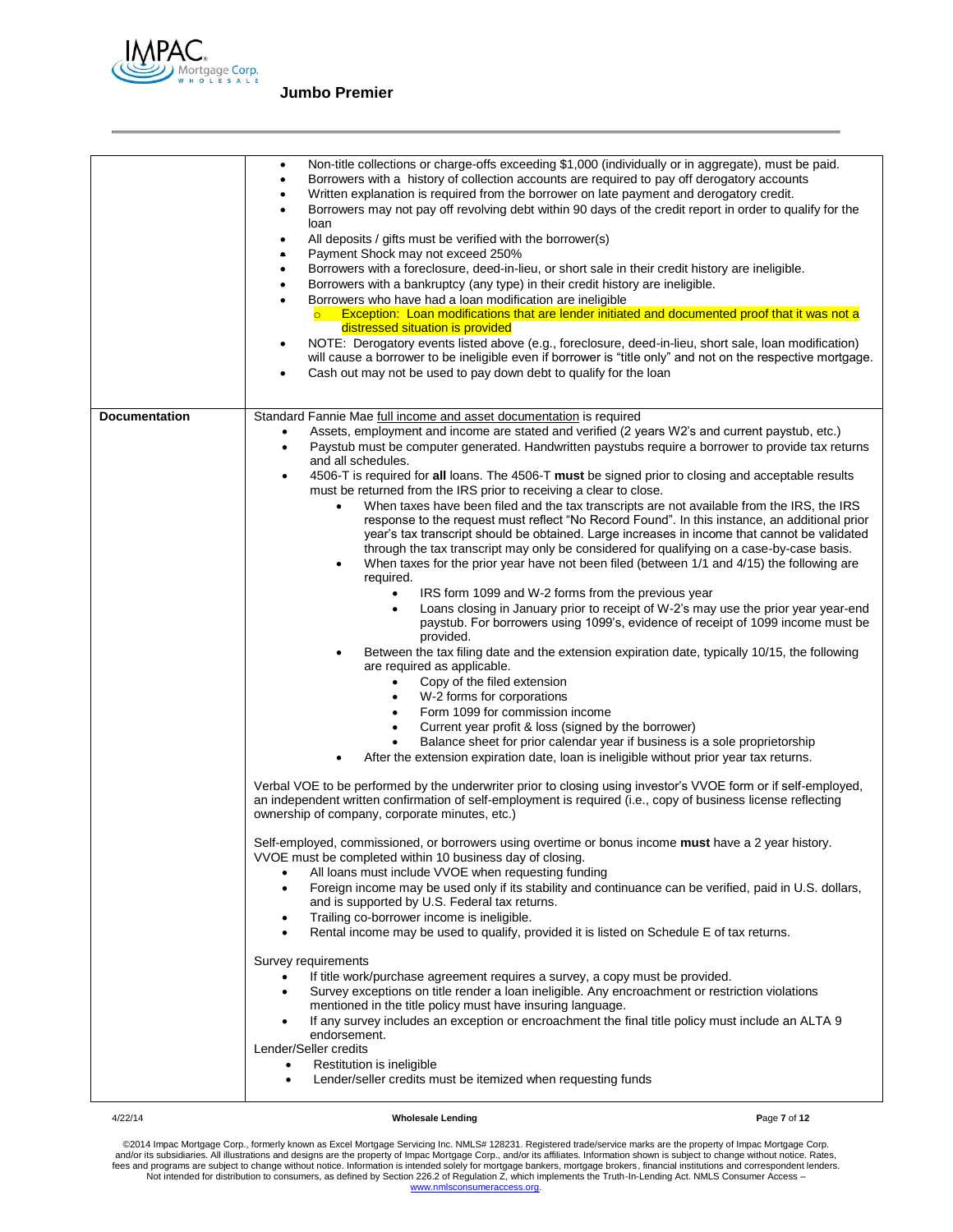

|                         | A spouse may be added as "title only" without being on the note.                                                                                                                                                                                                                                                                                                                                                                                                                                                                                                                                                                                                                                                                                                                                                                                                                                                                                                                                                                                                                                                                                                                                                                                                                                                                                                                                                                                                                                                                                          |
|-------------------------|-----------------------------------------------------------------------------------------------------------------------------------------------------------------------------------------------------------------------------------------------------------------------------------------------------------------------------------------------------------------------------------------------------------------------------------------------------------------------------------------------------------------------------------------------------------------------------------------------------------------------------------------------------------------------------------------------------------------------------------------------------------------------------------------------------------------------------------------------------------------------------------------------------------------------------------------------------------------------------------------------------------------------------------------------------------------------------------------------------------------------------------------------------------------------------------------------------------------------------------------------------------------------------------------------------------------------------------------------------------------------------------------------------------------------------------------------------------------------------------------------------------------------------------------------------------|
|                         |                                                                                                                                                                                                                                                                                                                                                                                                                                                                                                                                                                                                                                                                                                                                                                                                                                                                                                                                                                                                                                                                                                                                                                                                                                                                                                                                                                                                                                                                                                                                                           |
| Employment              | Employment gaps greater than 60 days during the past 2 years require a satisfactory letter of explanation and<br>the borrower must be employed with their current employer for a minimum of 6 months prior to application date.                                                                                                                                                                                                                                                                                                                                                                                                                                                                                                                                                                                                                                                                                                                                                                                                                                                                                                                                                                                                                                                                                                                                                                                                                                                                                                                           |
|                         | Asset depletion is not allowed as a source of income. Imputed or hypothetical investment returns for asset<br>balances may not be used as "income". Exception: Borrower may use documented regular (monthly) payments<br>from IRA or other similar retirement account where there is a two year history of receipt and a three year<br>continuance so long as it is less than 50% of qualifying income.                                                                                                                                                                                                                                                                                                                                                                                                                                                                                                                                                                                                                                                                                                                                                                                                                                                                                                                                                                                                                                                                                                                                                   |
|                         | Borrowers employed by a family member are considered to be self-employed, regardless of the percentage of<br>ownership by the borrower, and self-employed documentation is required. The underwriter must clarify potential<br>ownership by the borrower. A borrower may be an officer of a family operated business but not an owner.<br>Written verification of the borrower's status should be obtained by written confirmation from an accountant or<br>legal counsel. Borrower must provide the preceding 2 years signed dated individual and business (if applicable)<br>tax returns with all support schedules.                                                                                                                                                                                                                                                                                                                                                                                                                                                                                                                                                                                                                                                                                                                                                                                                                                                                                                                                    |
|                         | <b>Self-Employed Borrowers</b><br>2 years personal and business tax returns with all schedules including K-1s<br>All returns must be verified with IRS 4506T transcripts. If most recent year is not filed or cannot be<br>$\bullet$<br>verified, an AUDITED P&L plus additional tax return may be provided, no exceptions<br>Partial year audited P&L's are required when more than 3 months have elapsed from most recent tax<br>٠<br>filing year. (e.g., loan in April 2013 will require audited P&L for first quarter 2013.)                                                                                                                                                                                                                                                                                                                                                                                                                                                                                                                                                                                                                                                                                                                                                                                                                                                                                                                                                                                                                          |
| <b>Escrow Holdbacks</b> | Ineligible                                                                                                                                                                                                                                                                                                                                                                                                                                                                                                                                                                                                                                                                                                                                                                                                                                                                                                                                                                                                                                                                                                                                                                                                                                                                                                                                                                                                                                                                                                                                                |
| <b>Escrow Waivers</b>   | Property tax and insurance escrows may be waived for LTV $\leq 80\%$ .<br>Individual state laws may supersede this requirement.                                                                                                                                                                                                                                                                                                                                                                                                                                                                                                                                                                                                                                                                                                                                                                                                                                                                                                                                                                                                                                                                                                                                                                                                                                                                                                                                                                                                                           |
| <b>Financing Types</b>  | <b>Purchase Transactions</b><br>Value based on the lesser of current appraised value or acquisition cost<br>$\bullet$                                                                                                                                                                                                                                                                                                                                                                                                                                                                                                                                                                                                                                                                                                                                                                                                                                                                                                                                                                                                                                                                                                                                                                                                                                                                                                                                                                                                                                     |
|                         | <b>Refinance Transactions</b><br>Properties listed for sale within the past 6 months of loan application are ineligible.<br>$\bullet$<br>If borrower has less than 12 months ownership in the subject property the LTV/CLTV is calculated on<br>$\bullet$<br>the lower of the purchase price or appraised value.<br>If borrower has owned the property more than 12 months, LTV/CLTV is based on the appraised value.<br>$\bullet$<br>A Net Tangible Benefit Worksheet must be completed and is required to be signed by the borrower<br>$\bullet$<br>and in the file at time of submission to investor for approval. Supporting documentation is required to<br>be in the loan file to verify the information entered on the NTBW. Verification documents from the<br>existing lien may include:<br>Copy of note(s) from existing lien(s)<br>٠<br>Final TIL<br>$\bullet$<br>Payment coupon<br>Payoff statement<br>Continuity of Obligation is required<br>Rate/Term Transactions<br>The new loan amount is limited to the payoff of the present first lien, and<br>Closing costs and prepaids, and<br>٠<br>Cash to borrower is limited to the lesser of 1% of the principal amount of the new mortgage or<br>\$10,000, and<br>Payoff of a subordinate lien that was used in its entirety for purchase money (FNMA rule)<br>The refinancing of non-purchase money closed end and HELOC $2^{nd}$ liens will be considered a<br>rate/term refinance if they are seasoned $\geq 12$ months and there are no draws on the HELOC within the<br>last 12 months. |
|                         | <b>Cash Out transactions</b><br>Maximum cash out permitted is \$500,000 to 60% LTV/CLTV and \$350,000 to 65% LTV/CLTV which<br>$\bullet$<br>includes cash back to borrower and pay off of unseasoned second liens, non-purchase money liens,<br>and non-mortgage debt, if any.<br>To be eligible for a cash out refinance transaction, the loan being paid off must be seasoned for at<br>٠<br>least six months (includes both $1st$ and $2nd$ liens)<br>Judgments and tax liens and any other lien affecting title must be paid PRIOR to closing. These may<br>$\bullet$<br>not be paid with proceeds of cash out refinancing.                                                                                                                                                                                                                                                                                                                                                                                                                                                                                                                                                                                                                                                                                                                                                                                                                                                                                                                           |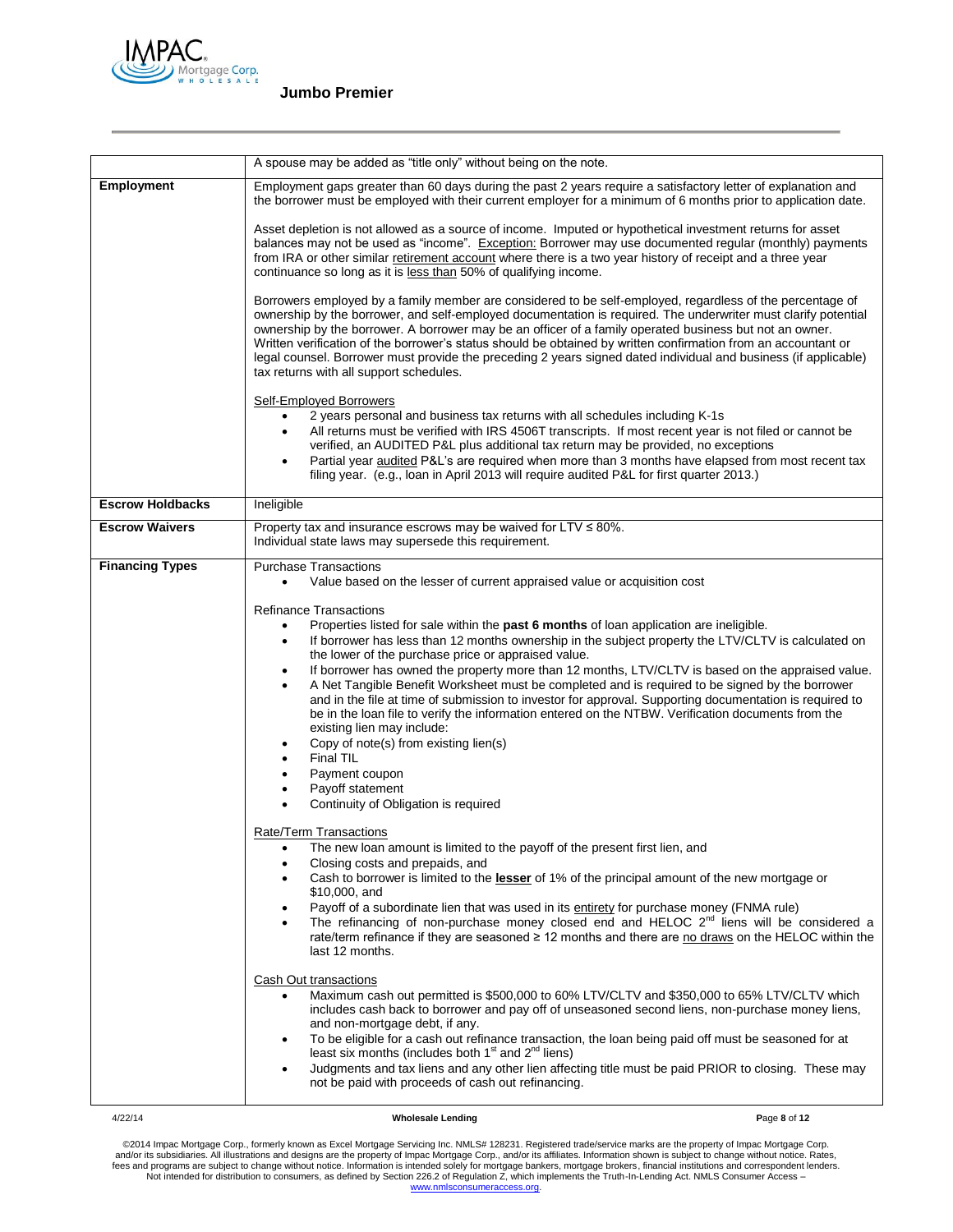

|                                                         | <b>Inherited Properties</b>                                                                                                                                                                                                                                                                                                                                                                                                                                                                                                                                                                                                                                                                                                                                                                                                                                          |              |
|---------------------------------------------------------|----------------------------------------------------------------------------------------------------------------------------------------------------------------------------------------------------------------------------------------------------------------------------------------------------------------------------------------------------------------------------------------------------------------------------------------------------------------------------------------------------------------------------------------------------------------------------------------------------------------------------------------------------------------------------------------------------------------------------------------------------------------------------------------------------------------------------------------------------------------------|--------------|
|                                                         | Borrower must be on title for 12 months prior to application date.                                                                                                                                                                                                                                                                                                                                                                                                                                                                                                                                                                                                                                                                                                                                                                                                   |              |
|                                                         |                                                                                                                                                                                                                                                                                                                                                                                                                                                                                                                                                                                                                                                                                                                                                                                                                                                                      |              |
|                                                         | Construction loans are ineligible<br>Conversion loans (construction loan modifications) are ineligible                                                                                                                                                                                                                                                                                                                                                                                                                                                                                                                                                                                                                                                                                                                                                               |              |
| Geographic                                              | Eligible states are as follows:                                                                                                                                                                                                                                                                                                                                                                                                                                                                                                                                                                                                                                                                                                                                                                                                                                      |              |
| Locations/Restrictions,<br>as applicable                | Wholesale: AK, AL, AR, AZ, CA, CO, CT, DC, FL, GA, IA, ID, IL, IN, KS, KY, LA, MD, MI, MN, MS,<br>$\bullet$<br>MT, NC, ND, NE, NV, OK, OR, SC, SD, TN, TX, UT, VA, WA, WI, WV                                                                                                                                                                                                                                                                                                                                                                                                                                                                                                                                                                                                                                                                                        |              |
|                                                         | Additional restrictions as follows:<br>Texas Cash-out 50(a)(6) is ineligible                                                                                                                                                                                                                                                                                                                                                                                                                                                                                                                                                                                                                                                                                                                                                                                         |              |
|                                                         | State specific regulatory requirements supersede all underwriting guidelines set forth by Impac.                                                                                                                                                                                                                                                                                                                                                                                                                                                                                                                                                                                                                                                                                                                                                                     |              |
| <b>High-Cost Mortgage</b><br>Loans                      | Impac does not originate or purchase high-cost mortgage loans (12 CFR 1026.32)                                                                                                                                                                                                                                                                                                                                                                                                                                                                                                                                                                                                                                                                                                                                                                                       |              |
| <b>Higher-Priced</b><br><b>Mortgage Loans</b>           | Higher-priced mortgage loans (12 CFR 1026.35) are prohibited on this program.                                                                                                                                                                                                                                                                                                                                                                                                                                                                                                                                                                                                                                                                                                                                                                                        |              |
| <b>Income</b>                                           | Full Income Documentation is required. For most income types, this would include:                                                                                                                                                                                                                                                                                                                                                                                                                                                                                                                                                                                                                                                                                                                                                                                    |              |
|                                                         | Employed Borrowers: Most recent paystub including year-to-date earnings (covering minimum of 30 days) and<br>two years W2's; or Traditional Written Verification of Employment and income covering at least 2 years are<br>required for employed borrowers.                                                                                                                                                                                                                                                                                                                                                                                                                                                                                                                                                                                                          |              |
|                                                         | All borrowers must be qualified using current verifiable income, not projected income.                                                                                                                                                                                                                                                                                                                                                                                                                                                                                                                                                                                                                                                                                                                                                                               |              |
|                                                         | Self-Employed borrowers: Two years personal returns (along with all schedules) and business tax returns (for<br>businesses where borrower has 25% or more ownership interest and the income from the businesses is being<br>used for qualification)                                                                                                                                                                                                                                                                                                                                                                                                                                                                                                                                                                                                                  |              |
|                                                         | In addition, Verbal Verification of Employment required for all borrowers and must be completed:<br>Within 10 calendar days prior to the closing date for employment income<br>$\bullet$<br>Within 30 calendar days prior to the closing date for self-employment income.<br>$\bullet$<br>(VVOE for Self Employed income should include verification of a phone listing and address for the<br>borrower's business AND verification through a third party such as a CPA, regulatory agency or<br>applicable licensing bureau. If contact is made verbally, the loan file must be documented to identify<br>both the source of the information obtained and the name and title of the person who obtained the<br>information.                                                                                                                                         |              |
|                                                         | Asset depletion is not allowed as a source of income. Imputed or hypothetical investment returns for asset<br>balances may not be used as "income". Exception: Borrower may use documented regular (monthly) payments<br>from IRA or other retirement account where there is a two year history of receipt and a three year continuance<br>so long as it is less than 50% of qualifying income.                                                                                                                                                                                                                                                                                                                                                                                                                                                                      |              |
|                                                         | IRS Form 4506T is required to be signed and executed during the origination process, and transcript<br>documentation for the most recent two years must be provided in the closed loan file. For self-employed<br>borrowers, this applies to both personal returns and business returns for businesses where borrower has 25% or<br>more ownership and the income from the businesses is being used for qualification).                                                                                                                                                                                                                                                                                                                                                                                                                                              |              |
|                                                         | Form 4506T must also be signed at closing.                                                                                                                                                                                                                                                                                                                                                                                                                                                                                                                                                                                                                                                                                                                                                                                                                           |              |
| <b>Lender/Seller Credits</b>                            | Lender/seller credit must be itemized when requesting funds.                                                                                                                                                                                                                                                                                                                                                                                                                                                                                                                                                                                                                                                                                                                                                                                                         |              |
| <b>Limitations on Other</b><br><b>Real Estate Owned</b> | *Changes below are effective with locks on or after 5/1/14<br>Number of properties owned:<br>The maximum is $\frac{f_{\text{QUE}}f_{\text{IVE}}}{f_{\text{IVE}}f_{\text{IVE}}}$ financed properties per borrower (note: additional reserve restrictions apply for > two<br>financed properties)<br>Investor will not purchase more than $\frac{\text{four (4)}}{\text{four (4)}}$ five* (5) loans from one borrower<br>$\bullet$<br>Borrowers will be required to hold the greater of 18 months reserves or otherwise stated for the<br>$\bullet$<br>subject property and 6 months for each additional financed property<br>See Assets for additional reserve requirements<br>A property where borrower is on title but is not obligated on the note is not counted as a "financed<br>$\bullet$<br>Property" for this <b>four five</b> financed property limitation. |              |
| <b>Mortgage Insurance</b>                               | Not required                                                                                                                                                                                                                                                                                                                                                                                                                                                                                                                                                                                                                                                                                                                                                                                                                                                         |              |
| Occupancy                                               | Eligible:                                                                                                                                                                                                                                                                                                                                                                                                                                                                                                                                                                                                                                                                                                                                                                                                                                                            |              |
| 4/22/14                                                 | <b>Wholesale Lending</b>                                                                                                                                                                                                                                                                                                                                                                                                                                                                                                                                                                                                                                                                                                                                                                                                                                             | Page 9 of 12 |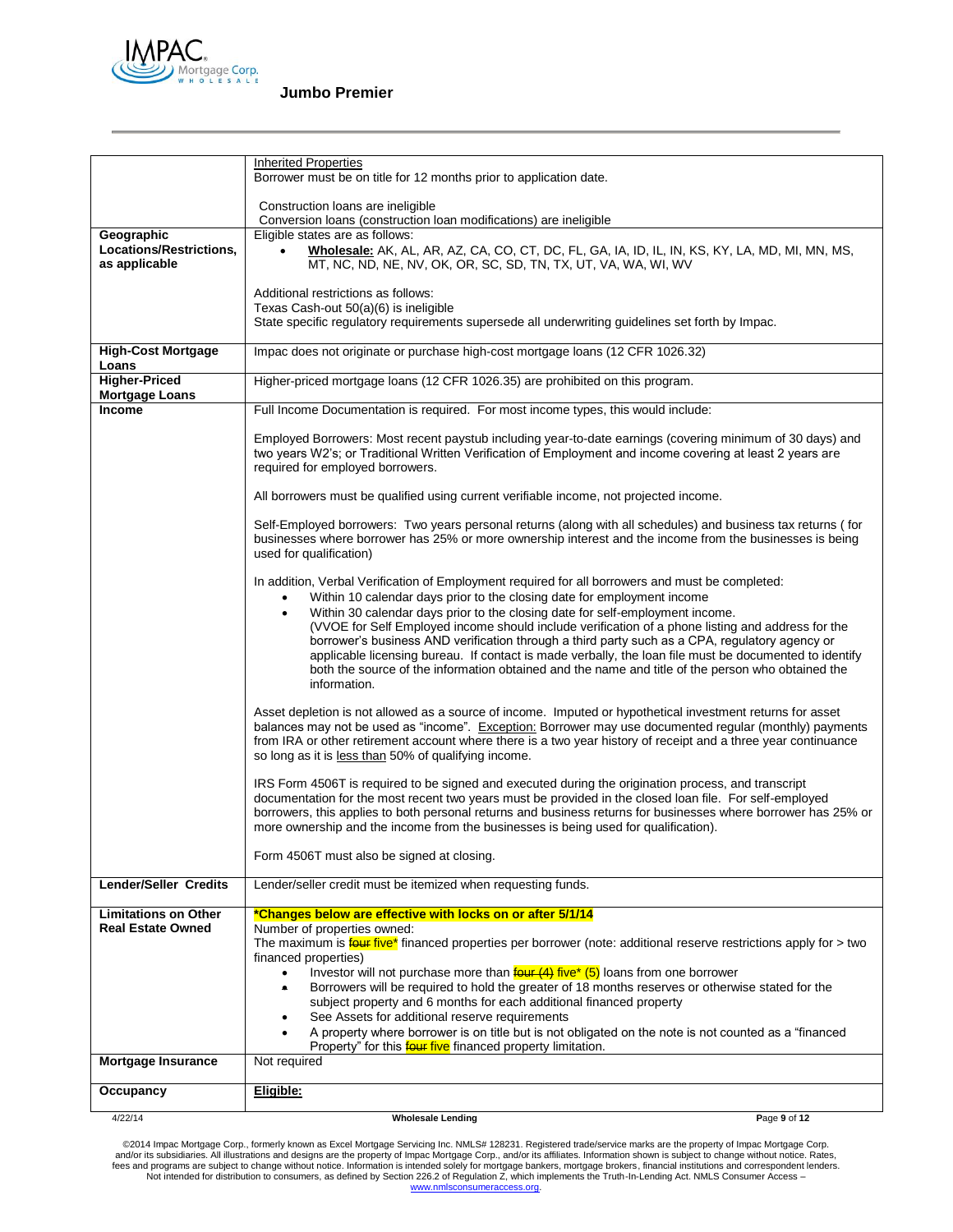

| 4/22/14                    | <b>Wholesale Lending</b><br>Page 10 of 12                                                                                                                                                                         |
|----------------------------|-------------------------------------------------------------------------------------------------------------------------------------------------------------------------------------------------------------------|
| Ratios                     | Fixed, 7/1, 10/1 - Qualify at note rate (based on a fully amortizing principal and interest payment)<br>$\bullet$<br>5/1 ARM - Qualify at the greater of the fully-indexed rate or Note rate plus 2%<br>$\bullet$ |
| <b>Qualifying Rate and</b> | <b>Qualifying Rate</b>                                                                                                                                                                                            |
|                            | Working farms, ranches or orchards                                                                                                                                                                                |
|                            | Unique properties<br>٠                                                                                                                                                                                            |
|                            | Title may not be held in a business name                                                                                                                                                                          |
|                            | Modular homes<br>$\bullet$<br>Properties subject to oil and/or gas leases                                                                                                                                         |
|                            | Mixed use properties                                                                                                                                                                                              |
|                            | Manufactured housing                                                                                                                                                                                              |
|                            | Leaseholds<br>Log Homes                                                                                                                                                                                           |
|                            | Income producing properties with acreage                                                                                                                                                                          |
|                            | Co-ops                                                                                                                                                                                                            |
|                            | Agricultural zoned property<br>Condo hotel                                                                                                                                                                        |
|                            | $Average > 20$ acres                                                                                                                                                                                              |
|                            | Multi-unit properties (3-4 unit primary residences)                                                                                                                                                               |
|                            | Borrower's profession is not agriculturally related<br>Ineligible                                                                                                                                                 |
|                            | Schedule E of tax returns shows no income from the subject property                                                                                                                                               |
|                            | Subject property's site is common for the area                                                                                                                                                                    |
|                            | Appraisal photos must not show any indication of agricultural use on the subject property<br>Appraiser does not indicate any previous agricultural use on the subject property<br>$\bullet$                       |
|                            | Hobby Farms must meet the following criteria:                                                                                                                                                                     |
|                            |                                                                                                                                                                                                                   |
|                            | Acreage > 10 and $\leq$ 20 acres must be typical for the area, maximum 35% land to value, and no income<br>producing attributes.                                                                                  |
|                            |                                                                                                                                                                                                                   |
|                            | 2-unit Properties (within matrix parameters)                                                                                                                                                                      |
|                            | similar comparables.                                                                                                                                                                                              |
|                            | Note: Condo projects with less than 10 units must be typical for the area and the appraisal must show                                                                                                             |
|                            | not acceptable. Documentation must be in file.                                                                                                                                                                    |
|                            | 1-unit single family residences (attached and detached) and PUDs (attached and detached)<br>Condominium - FNMA warrantable with CPM (Condo Project Manager) approval. Limited Review is                           |
| <b>Property Types</b>      | Eligible                                                                                                                                                                                                          |
| <b>Prepayment Penalty</b>  | None                                                                                                                                                                                                              |
|                            |                                                                                                                                                                                                                   |
|                            | Must be suitable for year-round occupancy.<br>$\bullet$<br>The borrower(s) must have exclusive control over the property.                                                                                         |
|                            | Is restricted to a one-unit dwelling.<br>$\bullet$                                                                                                                                                                |
|                            | Must be occupied by the borrower(s) for some portion of the year.<br>$\bullet$                                                                                                                                    |
|                            | A property is considered a second home when it meets all of the following requirements:<br>Must be located a reasonable distance away from the borrower(s) principal residence.                                   |
|                            | Second Homes:                                                                                                                                                                                                     |
|                            |                                                                                                                                                                                                                   |
|                            | It is the address of record for such activities as federal income tax reporting, voter registration,<br>٠<br>occupational licensing, and similar functions.                                                       |
|                            | It is in a location relatively convenient to the client's principal place of employment.<br>$\bullet$                                                                                                             |
|                            | Characteristics that may indicate that a property is used as a client's primary residence include:<br>It is occupied by the client for the major portion of the year.                                             |
|                            | residence.                                                                                                                                                                                                        |
|                            | Primary Residence:<br>A primary residence is a property that the borrower(s) intend to immediately occupy as his or her principal                                                                                 |
|                            |                                                                                                                                                                                                                   |
|                            | <u>Ineligible:</u><br>Investment or Non Owner Occupied                                                                                                                                                            |
|                            |                                                                                                                                                                                                                   |
|                            | Primary Residence - 1-unit and 2-unit only<br>Second Homes - 1 unit only                                                                                                                                          |
|                            |                                                                                                                                                                                                                   |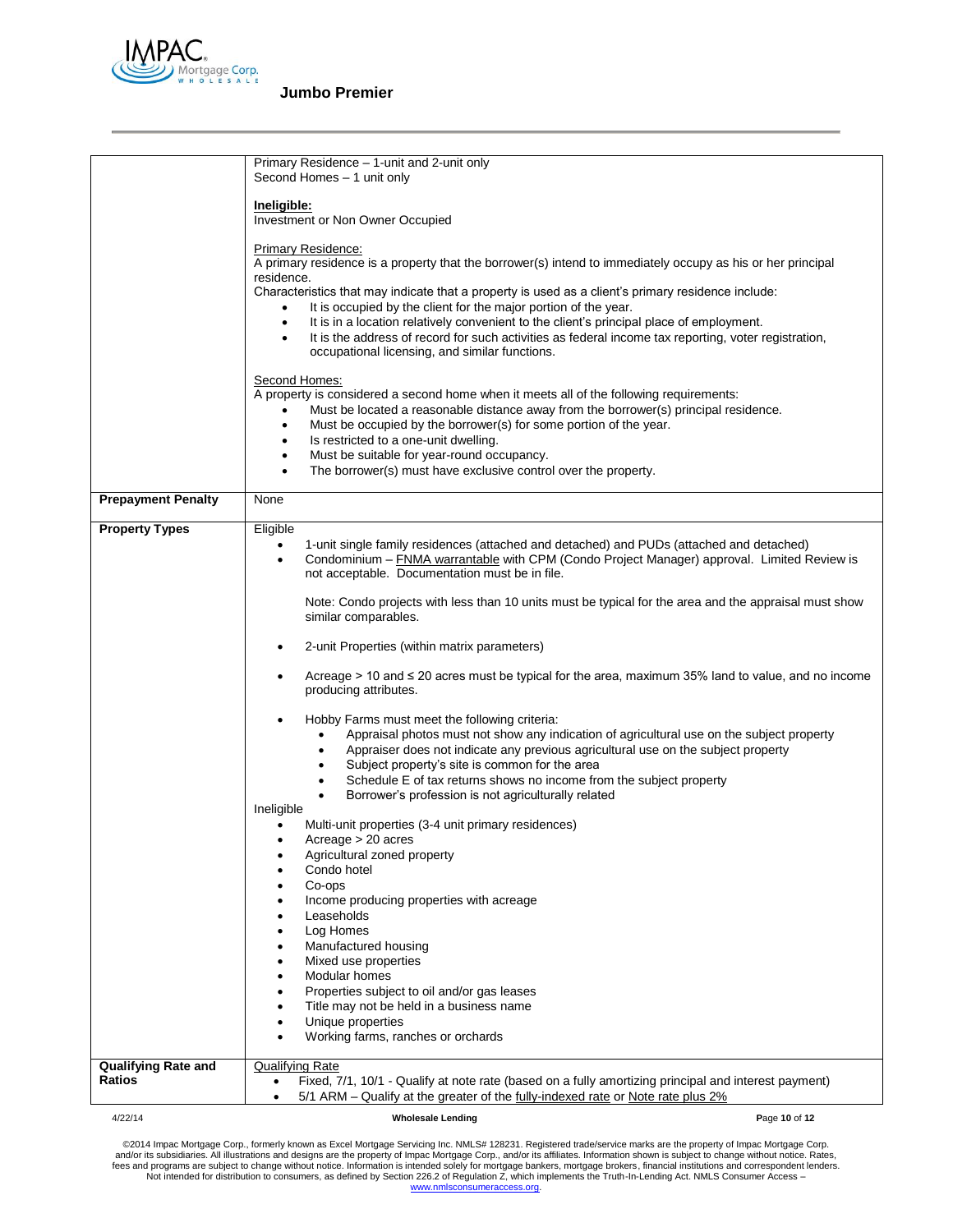

|                            | ARM qualifying ratios are based on a fully amortizing principal and interest payment.                                                                                                                                              |
|----------------------------|------------------------------------------------------------------------------------------------------------------------------------------------------------------------------------------------------------------------------------|
|                            | DTI Ratio                                                                                                                                                                                                                          |
|                            | 43% Maximum<br>$\bullet$                                                                                                                                                                                                           |
|                            |                                                                                                                                                                                                                                    |
| <b>Secondary Financing</b> | Existing subordinate financing is eligible. New secondary/subordinate financing is not allowed.                                                                                                                                    |
|                            | The loan file must disclose subordinate financing repayment terms to the underwriter and appraiser.                                                                                                                                |
|                            | Refinance transactions a copy of the current note and mortgage/deed of trust must be provided. A<br>$\bullet$                                                                                                                      |
|                            | recorded subordination agreement is required for all loans closing with subordinate financing.                                                                                                                                     |
|                            | A modification of existing subordinate financing at the time of the new loan is allowed in order to comply with                                                                                                                    |
|                            | CLTV limits.                                                                                                                                                                                                                       |
| Survey/Title               | If title work/purchase agreement requires a survey, a copy must be in the loan file.                                                                                                                                               |
|                            | Survey exceptions on title render a loan ineligible for purchase.                                                                                                                                                                  |
|                            | Any encroachment or restriction violations mentioned in the title policy must have insuring language.                                                                                                                              |
|                            | If any survey includes an exception or encroachment the final title policy must include an ALTA 9 endorsement.                                                                                                                     |
|                            |                                                                                                                                                                                                                                    |
| <b>Temporary Buydown</b>   | Not allowed                                                                                                                                                                                                                        |
| <b>Underwriting</b>        | Impac Underwriting Manager review and signature is required for loan amounts > \$1,000,000 and $\leq$                                                                                                                              |
|                            | \$2.500.000.                                                                                                                                                                                                                       |
|                            | Impac Senior Credit Committee member must review and sign for loan amounts > \$2,500,000.                                                                                                                                          |
|                            | Loans must be manually underwritten. Defer to FNMA Selling Guide for underwriting issues not addressed in                                                                                                                          |
|                            | this matrix.                                                                                                                                                                                                                       |
|                            |                                                                                                                                                                                                                                    |
|                            | File must include title commitment with 24 months title history.                                                                                                                                                                   |
|                            | Loan/Property restrictions per borrower are as follows:                                                                                                                                                                            |
|                            | Borrowers are limited to 2 Jumbo loans per borrower at any time<br>$\bullet$                                                                                                                                                       |
|                            | Borrower may not have more than 4 residential properties financed. Joint ownership in residential real<br>$\bullet$<br>estate is considered the same as total ownership and is subject to the same restriction.                    |
|                            |                                                                                                                                                                                                                                    |
|                            | Self-Employed Borrowers                                                                                                                                                                                                            |
|                            | 2 years personal and business tax returns with all schedules including K-1s<br>$\bullet$                                                                                                                                           |
|                            | All returns must be verified with IRS 4506T transcripts. If most recent year is not filed or cannot be                                                                                                                             |
|                            | verified, an AUDITED P&L plus additional tax return may be provided, no exceptions                                                                                                                                                 |
|                            | Partial year audited P&L's are required when more than 3 months have elapsed from most recent tax<br>filing year. (e.g., loan in April 2013 will require audited P&L for first quarter 2013.)                                      |
|                            |                                                                                                                                                                                                                                    |
|                            | Business Use of Home is ineligible                                                                                                                                                                                                 |
|                            | If borrowers are showing ANY business use of home on a Schedule C or showing rental income on the                                                                                                                                  |
|                            | Schedule E for any part of the home (e.g., office being rented to the business) then the loan is ineligible. This<br>includes outbuildings on the property as well. Simply using the home address as the address for the business, |
|                            | when there is no indication of business use of home on the tax returns, is acceptable.                                                                                                                                             |
|                            |                                                                                                                                                                                                                                    |
|                            | <b>Retained Residence</b>                                                                                                                                                                                                          |
|                            | When borrower is purchasing a new primary residence and retaining the existing primary residence the following<br>requirements apply:                                                                                              |
|                            | Equity in the existing residence must be at least 30%, using AVM (or appraisal); and                                                                                                                                               |
|                            | LOE (letter of explanation) declaring that borrower will occupy new residence as Primary; and<br>$\bullet$                                                                                                                         |
|                            | Lease for existing residence or LOE describing prior landlord experience; and<br>$\bullet$                                                                                                                                         |
|                            | May NOT use rental income, if any, from the retained residence, either as qualifying income or as an<br>$\bullet$                                                                                                                  |
|                            | offset to existing PITIA expenses. Borrower must qualify with both payments.                                                                                                                                                       |
|                            | NOTE: The 30% equity in retained residence is required to obtain a Jumbo loan on the new property.<br>$\bullet$                                                                                                                    |
|                            | All loans must include at submission the following:                                                                                                                                                                                |
|                            | Completed 1003<br>$\bullet$                                                                                                                                                                                                        |
|                            | Complete income documentation<br>$\bullet$                                                                                                                                                                                         |
|                            | Complete asset documentation<br>٠                                                                                                                                                                                                  |
|                            | Title work (commitment may not be more than 90 days old at time of close)<br>٠<br>All applicable initial disclosures, fully executed within appropriate timeframes<br>٠                                                            |
|                            | Purchase agreement/sales contact, as applicable.<br>$\bullet$                                                                                                                                                                      |
|                            |                                                                                                                                                                                                                                    |

4/22/14 **Wholesale Lending P**age **11** of **12**